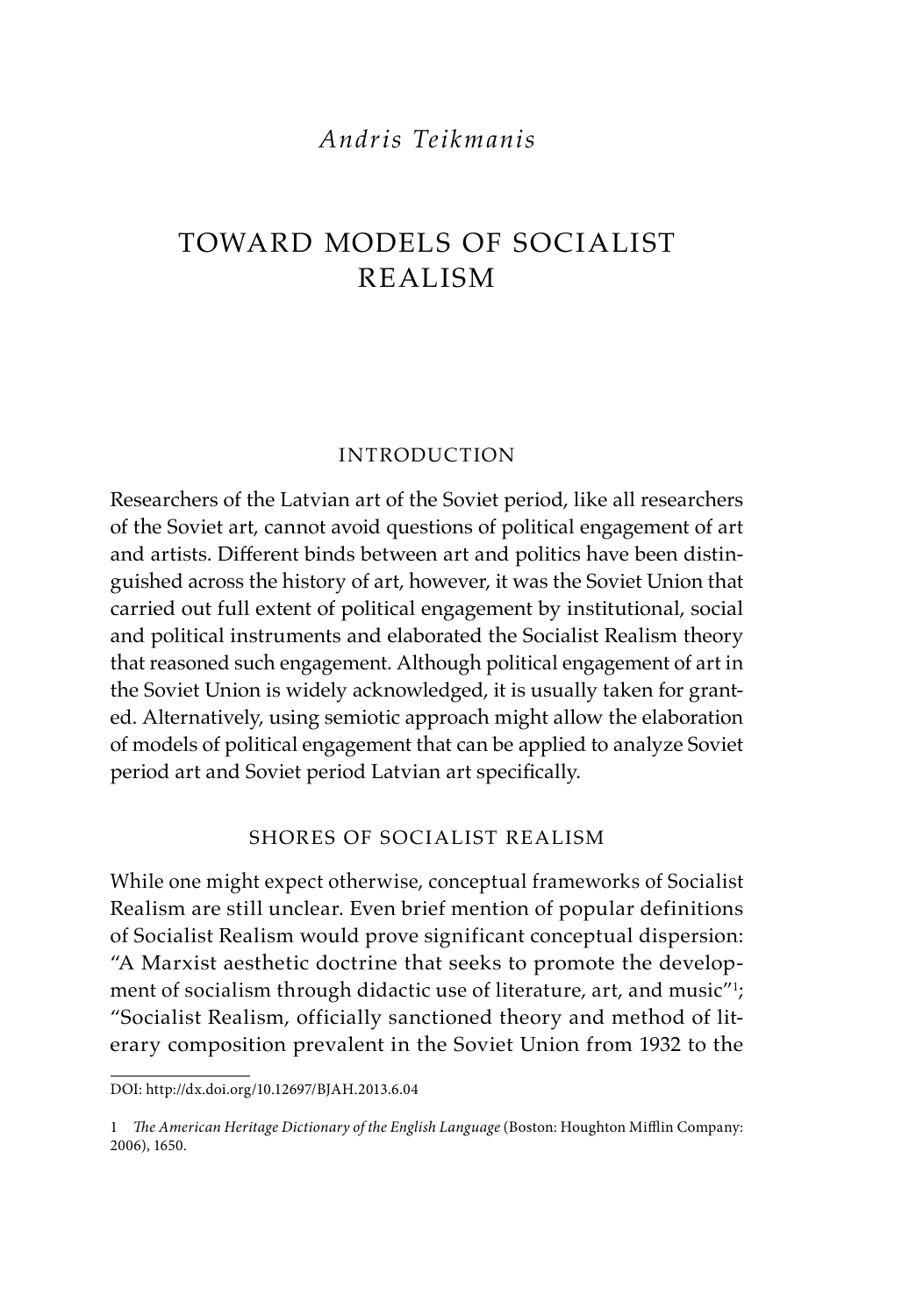mid-1980"2 . "A state-approved style in art or literature that celebrates the worker's life in a socialist country"<sup>3</sup> and "Socialist realism (acronym soc-real) is a style of realistic art, which was developed in the Soviet Union and became a dominant style in other socialist countries. Socialist realism is a teleologically-oriented style having as its purpose the furtherance of the goals of socialism and communism"4 . Obviously, something that might be interpreted as broadly as "aesthetic doctrine", "theory and method of literary composition", "style in art or literature" and "style of realistic art" hardly fits into single conceptual framework.

The lack of conceptual clarity of the Socialist Realism resulted in theoretical inconsistency already during the Soviet period. Though the first definition of Socialist Realism was published by Pravda on the eve of First All Union Congress of Soviet Writers (1934) and it settled that Socialist Realism was "the basic method of Soviet literature and literary criticism" that demands "truthfulness" and "historically concrete depiction of reality in its revolutionary development", a clear and unambiguous formulation of Socialist Realism was not elaborated even in the early 1980s. The term "Socialist Realism" was used: "1) as a description of a new stage in the development of art in the world, as a specific trend in the art (analogous to Critical Realism in the art of the 19th century); 2) as a description of the basic method of contemporary Socialist art; 3) as a synonym for the concept "Socialist art"; 4) as a description of the style of Soviet literature".5 As late as in 1988 Viktor Vanslov claimed the necessity to reformulate the whole notion of Realism defining it as a particular relationship between reality and truth: "Realism is a true (truthful) depiction (presentation) of what is real (reality) in images of art (forms of art)."6 A supposed link between Realism and truthfulness allowed Vanslov not only to interpret Socialist Realism as a historically new type of Realism, while avoiding any direct context of style, but also to review the truth of life and the truth of art under

<sup>2</sup> *Encyclopædia Britannica* (Chicago: Encyclopædia Britannica, 2008), DVD edition 2008, also online edition, http://www.britannica.com/EBchecked/topic/551721/Socialist-Realism (accessed 1.10.2013). 3 *Random House Kernerman Webster's College Dictionary*, http://www.randomhouse.com/featu-

res/rhwebsters (accessed 1.10.2013).

<sup>4</sup> *Socialist Realism*, http://en.wikipedia.org/wiki/Socialist\_realism (accessed 1 10.2013).

<sup>5</sup> Pēteris Zeile, *Sociālistiskais reālisms* (Riga: Liesma, 1981), 49.

<sup>6</sup> Viktor Vanslov, *Chto takoe socialisticheskij realizm* (Moscow: Izobrazitelskoye isskustvo, 1988), 7.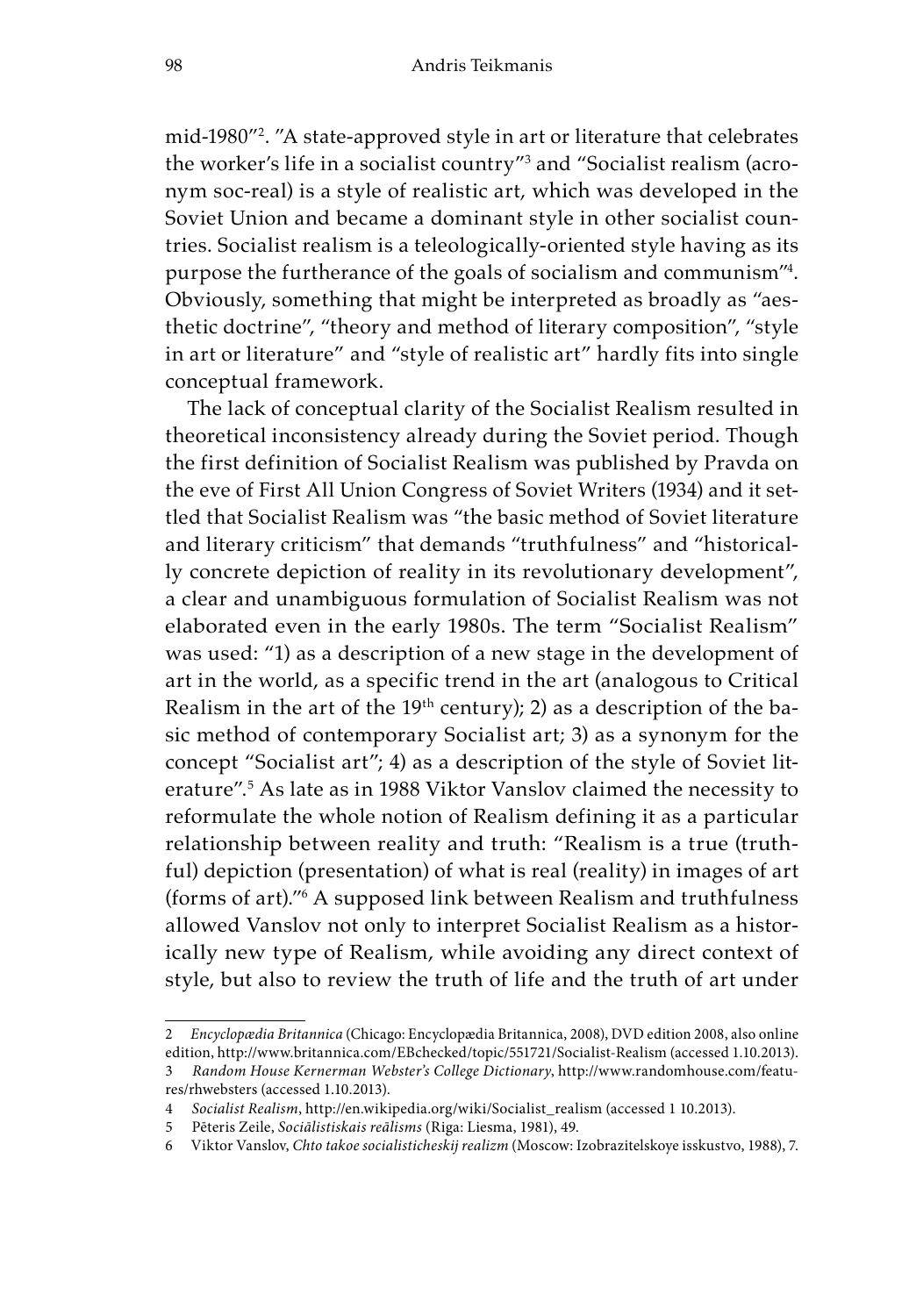the framework of Socialist Realism. Obviously, this interpretation reinstated an orthodox assertion that Socialist Realism is Realism enhanced by Socialist ideology. At the same time Vanslov tried to modernise Socialist Realism by reinterpreting the confrontation between bourgeois and Socialist ideology in the art world through the lenses of two aesthetic ideas: the technological and the humanist conception.7 This represented one of the last efforts to find a compromise between the latest artistic developments and the dogmatic position of Socialist Realism, and to claim a new role for the Socialist Realism which might appropriate environmental concerns of the late 1970s and early 1980s.

Another characteristic attempt to modernise the Socialist Realism was demonstrated by Pēteris Zeile who sought to present an interpretation of the Socialist Realism that was far more all-encompassing and that regarded art as a complex systemic phenomenon. Zeile argued that "Latest Soviet aesthetics have thoroughly demonstrated that art offers a diverse revelation of functions including study, evaluation, creative construction, communication, education, inspiration, emotional experience, etc."8 He based his claims on the interpretation of Marxism and Leninism, and (usually unnamed) representatives of the latest Soviet aesthetics. His method was, namely, "Socialist hermeneutics": a process that involves not just interpretations of text and attempts to draw close to their original purpose, but also all attempts to provide explanations other than the customary, presenting these as the results of new interpretations and translations of texts. This technique allowed him not only the adaption of assumptions expressed by other Soviet theorists, but also the proposition of diverse ideas whilst masking them as results of a more careful review of Marxist and Leninist texts.

Once the Soviet Union collapsed, researchers who had focused on a critical interpretation of the Socialist Realism traditionally ignored these latest attempts of modernisation, preferring to emphasise a more orthodox version of the Socialist Realism.

<sup>7</sup> Viktor Vanslov, *O realizme socialisticheskoj jepohi* (Moscow: Izobrazitelskoye isskustvo, 1982), 50.

<sup>8</sup> Zeile, *Sociālistiskais reālisms*, 20–21.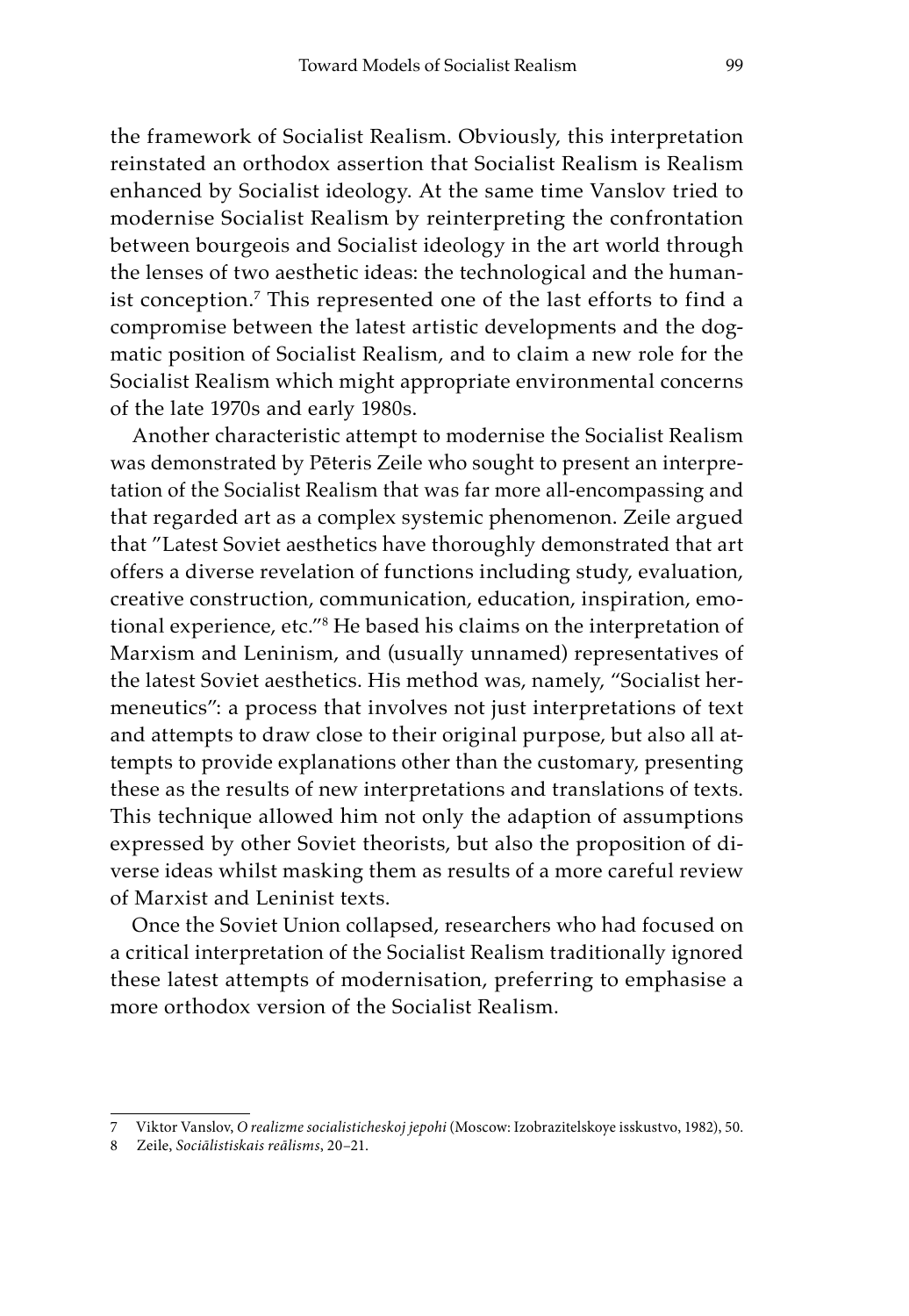#### Conceptions of Socialist Realism

In 1994, three years after the collapse of the Soviet Union, Jeffrey Brooks argued that researchers of Socialist Realism had often highlighted either political or aesthetic dimensions of the Socialist Realism – from the one hand functions of art in national policy, links between political and cultural actors, or from the other hand interaction between art and tradition. Therefore researchers of the Socialist Realism should be divided up into two groups: those who focused on the aesthetic aspects of the style, and those who preferred to accentuate the political aspects instead.<sup>9</sup>

Though Igor Golomstock did not create the term "totalitarian art", nor was he the first to point to obvious parallels between the art of the Stalinist Soviet Union and that of the Hitler's Third Reich, his "Totalitarian Art in the Soviet Union, the Third Reich, Fascist Italy and the People's Republic of China"10 represented the purest example of the assertion to use this term to describe politically commissioned artistic phenomena in countries considered to be totalitarian. While initially this approach seemed capable, the relaying on very disputable concept of "totalitarianism" and "totalitarian countries" that were defined outside the realm of art history demonstrated not only methodological flaws of the conception of "totalitarian art" but also weakness of all politically motivated approaches. Presumably, it was the fear of being excessively dependent on the concept of "totalitarianism" in a particular historical context that determined why some researchers who have looked at the relationship between art and 20<sup>th</sup> century undemocratic regimes in Europe have carefully avoided the terms "totalitarianism", "totalitarian country" and "totalitarian art".11

In the same 1988, when Vanslov released his "What is Socialist Realism?", Boris Groys published "Gesamtkunstwerk Stalin" that offered a radical reinterpretation not only of Socialist Realism but also

<sup>9</sup> Jeffrey Brooks, "Socialist Realism in Pravda: Read All about It!", *Slavic Review*, No. 4 (1994), 973-991. 10 Igor Golomstock, *Totalitarian Art in the Soviet Union, the Third Reich, Fascist Italy and the People's Republic of China* (London: Collins Harvill, 1990).

<sup>11</sup> *Art and Power: Europe under the Dictators (1930–1945)*, eds. David Ades, Dawn Elliott, Tim Benton (London: Thames and Hudson, 1995). A good example of this is the introduction by Eric Hobsbawn to the catalogue of the exhibition *Art and Power: Europe under the Dictators (1930–1945)*, supported by the Council of Europe, see Eric Hobsbawm, "Foreword", *Art and Power: Europe under the Dictators*, *(1930-1945)*, eds. Dawn Ades, Tim Benton, David Elliott, Iain Boyd Whyte (London: Thames and Hudson, 1995), 11–15.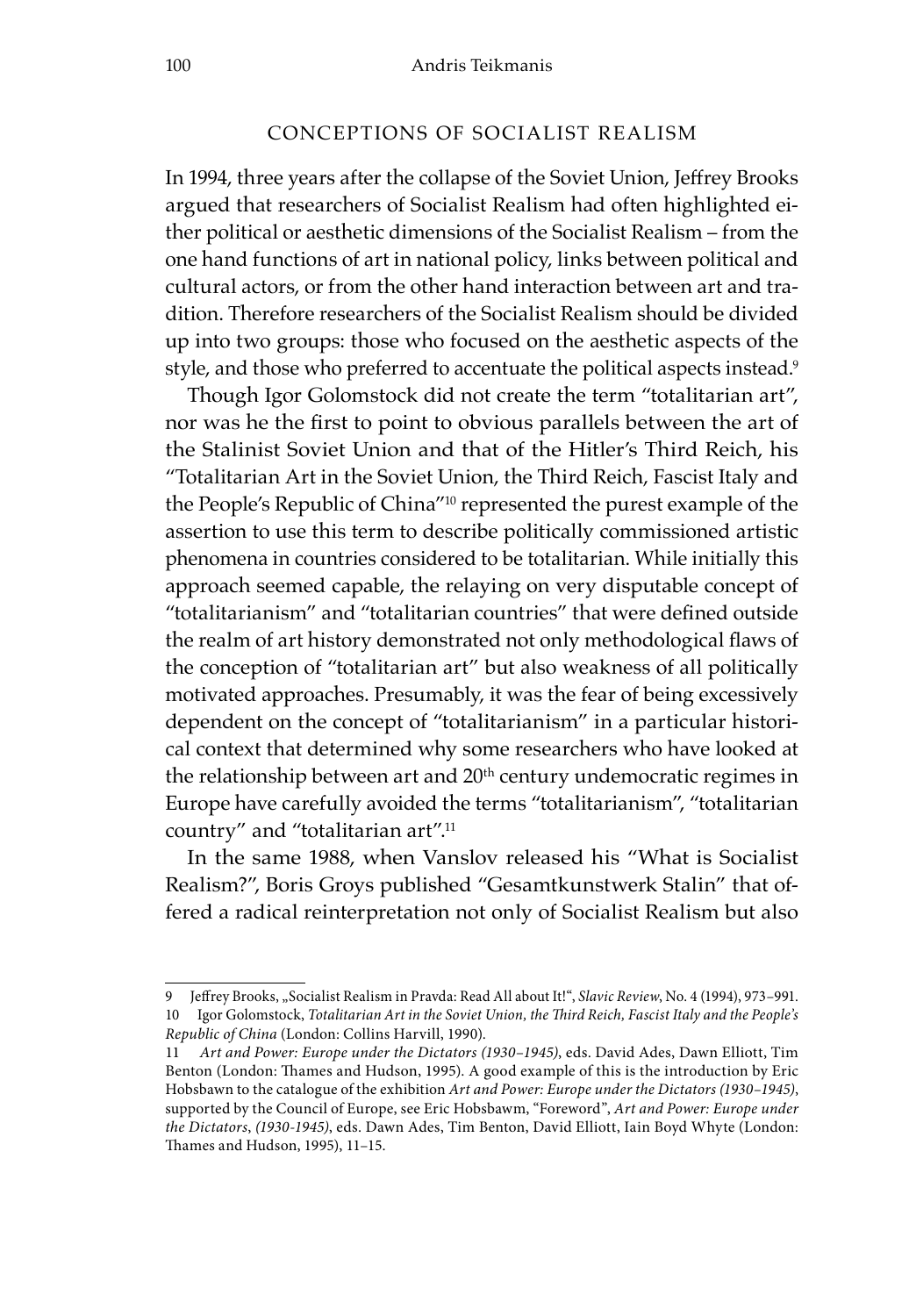entire Soviet history.12 He proposed that not just Socialist Realism, but the entire political model created by Stalin in the Soviet Union was an heir to Avant-Garde art of the Soviet Russia. Groys substantiated his interpretation sketching total pretensions toward the transformation of aesthetic and social reality expressed by representatives of the Russian Avant-garde and drawing parallels between the these intentions, on the one hand, and the total transformation of public life, which was implemented by the Bolsheviks, on the other. This allowed an understanding that the ideological models, which these movements proposed, must be seen not as parallel manifestations, but as causal continuity. Groys interpretation of the development of Soviet art, after the death of its primary demiurge Stalin in 1953, was no less impressive. Groys argued that the end of the Stalinist myth meant the emergence of a period that was not post-Utopian, but marked by new ecologically nationalistic myth, which influenced official Soviet ideology for the next several decades.<sup>13</sup>

Boris Groys was not the only one to insist on a direct relationships between avant-garde art and Socialist Realism. Igor Golomstock also linked "totalitarian art" with the heritage of avant-garde.<sup>14</sup> Similar idea was expressed by Ekaterina Degot' in her "Russian Art in the 20<sup>th</sup> Century". Degot' divided 20<sup>th</sup> century Russian art into four phases: Transcendence Project, Ideological Project, Synthetic Project, and Conceptual Project. Transcendence Project represented Russian Modernism of the early 20<sup>th</sup> century; Ideological Project referred to the Soviet Avant-garde, Synthetic Project to late Soviet Avant-garde and the art established by Stalin, and the Conceptual Project to unofficial art in the Soviet Union from the 1960s to the 1980s. Hence Degot' viewed Socialist Realism as the second wave of the avant-garde, insisting that Realism was not directly presented inside the Socialist Realism, but was used as a sort of quote. She also wrote that the aesthetic ambitions of Socialist Realism could be directly linked to the ideas that avant-garde artists in Russia had held about ways of overcoming alienation. Socialist Realism overcame the social alienation of Modernism, the alienation between artist and his audience, the alienation of masses and the alienation between

<sup>12</sup> Boris Groys, *Gesamtkunstwerk Stalin: Die gespaltene Kultur in der Sowjetunion* (Munich, Vienna: Carl Hanser Verlag GmbH & Co., 1988).

<sup>13</sup> *Ibid*., 103.

<sup>14</sup> Igor Golomstock, *Totalitarnoe iskusstvo* (Moscow: Galart, 1994), 31.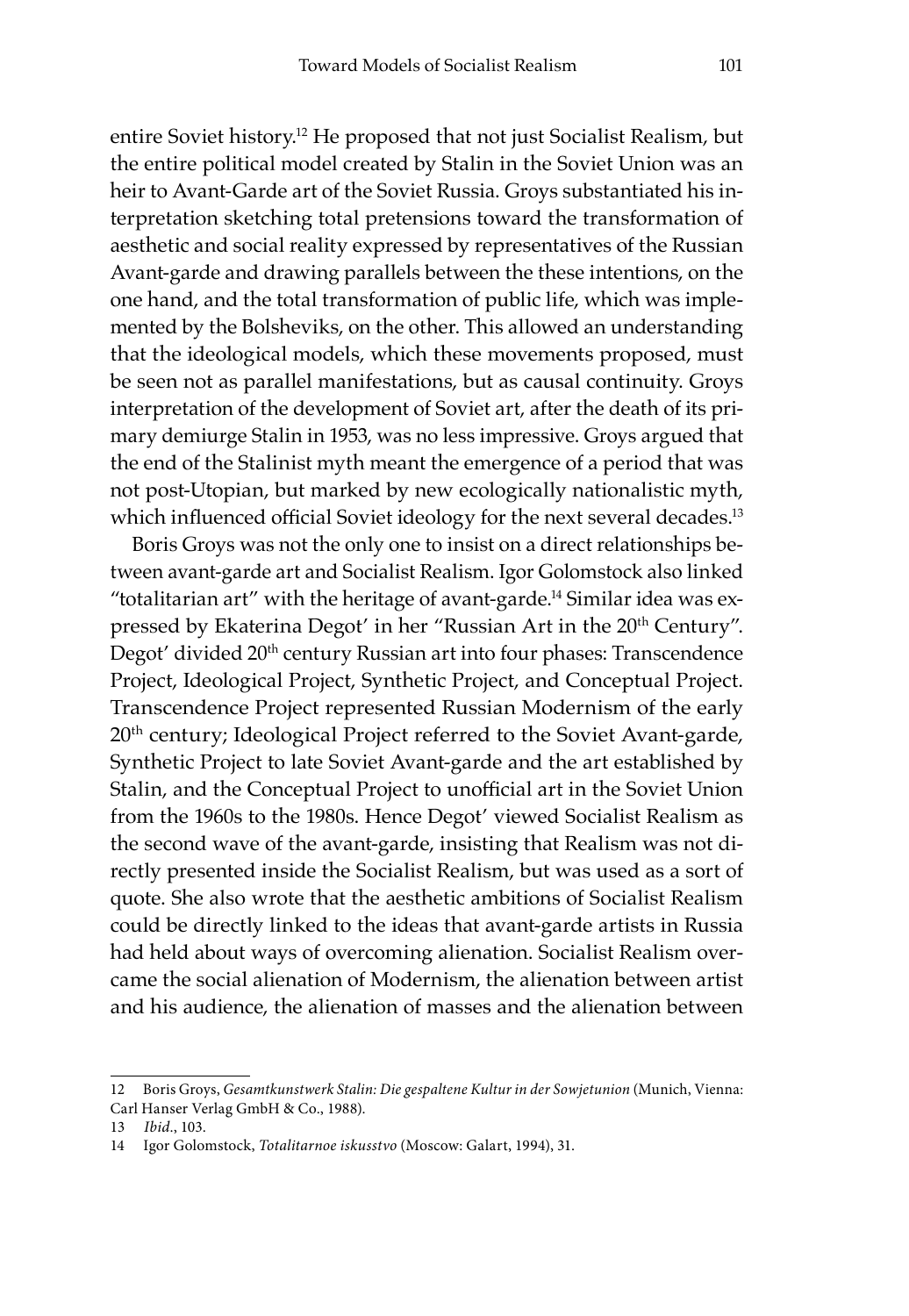artist and the state.15 Also Mikhail German has argued that roots of totalitarian Romanticism could be located in the Modernism of the 20<sup>th</sup> century.16 Such opinion coincided with the conception of "reactionary modernism" invented by Jeffrey Herf who brought it forward to describe the mixture of "irrationalism with enthusiasm for technology" that set up the way to Nazi totalitarianism.17 The modernisation of Soviet Union was driven by the same force of technological enthusiasm that inspired avant-garde artists. The acknowledgment of this allowed Groys a radical reinterpretation of Soviet history questioning the entire nature of the Socialist Realism.

Even though Jeffrey Brooks saw Evgeniy Dobrenko as one of those researchers who emphasized the political aspect of the Socialist Realism, Dobrenko's conception of the Socialist Realism was similar to that of Groys in terms of the linkage between aesthetics and politics. Dobrenko argued that the artefact of Socialist Realism was always at the shifting crossroads of aesthetic intention and politically determined interests. However, Dobrenko criticised Groys for supposedly interpreting Stalin as the demiurge of the Avant-garde and for accenting the aestheticization of politics while ignoring the main difference between politics and art, the fact that politics did not decide or seek to achieve purely aesthetic goals. Before the Socialist Realism became the aesthetics of Stalin's politics, it had to become part of those politics. By ignoring this fact, Groys has aestheticised Stalinism instead of trying to answer the question of what the aesthetic goals of this regime were. According to Dobrenko, the Socialist Realism cannot be viewed as a purely aesthetic or political phenomenon. The Socialist Realism also cannot be separated from politics and ideology, and this leads to conclusions that politics cannot be split from the Socialist Realism either. The Socialist Realism was not a decoration for Stalinist politics; it did not make political reality more beautiful nor serve as a "factory of fortune". Instead, it was the direct producer of the particular reality that was Socialism. This, wrote Dobrenko, could be characterised better by

<sup>15</sup> Ekaterina Degot', *Russkoe iskusstvo XX veka* (Moscow: Trilistnik, 2000), 140–141.

<sup>16</sup> Mikhail German, *Modernizm. Iskusstvo pervoj poloviny XX veka, Novaja istorija iskusstva* (Saint Petersburg: Azbuka-klassika, 2008), 354.

<sup>17</sup> Jeffrey Herf, *Reactionary Modernism: Technology, Culture, and Politics in Weimar and the Third Reich* (Cambridge: University Press, 1984), 40.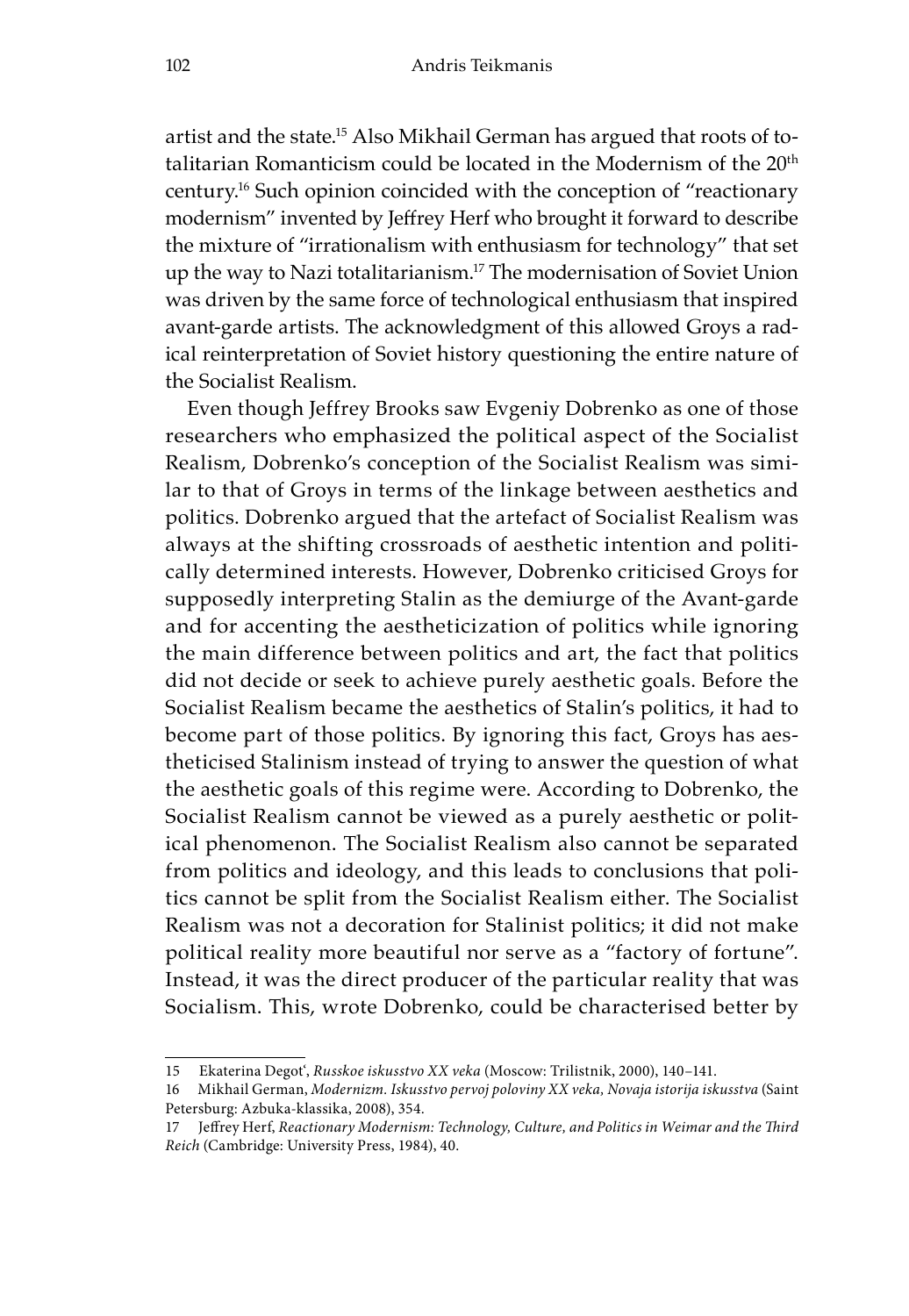restating Marx's famous formula "product-money-product" as "reality-Socialist Realism-reality".18 Hence Dobrenko referred to the thought that had been expressed by Slavoj Žižek that ideology cannot be perceived as a false reality other than the reality itself must be perceived ideologically. He also adapted Jacques Baudrillard's idea of hyperreality arguing that Socialist Realism should be interpreted as something which transformed reality into reality at a higher level, a hyper-reality that is more real than ordinary reality. Socialist Realism was the specific force behind the "Empire of Signs" of the Soviet Union, the one in which "Socialism" as a denotation was replaced with "Socialism" as a designator. Dobrenko had assessed Socialist Realism not as a simply servant to political and ideological powers but as an equally valuable component, as the primary mechanism that transformed Soviet reality.19

### Models of engagement

The Great Soviet Encyclopaedia proposed that artistic method must include four corresponding elements related to the relationship structure of the art: cognition, evaluation, transformation of life, and sign expression of the artistic information thus received. The latter was described as a semiotic element "that indicates the means by which a given construct is transformed into a system of image-producing signs, or a unique "artistic language"."20 The especial emphasis was put on Socialist Realism's ability to provide the equilibration of all four components: the principle of the unity of party-mindedness *(partiinost')* and truthfulness *(pravdivost')*, the unity of reflection and artistic transformation of reality, the unity of content and form and the unity of poetic meaning and artistic language. Although the semiotic theory of Socialist Realism had not been established the proposed artistic method of Socialist Realism demonstrated that artistic language served as semiotic instrument capable of providing cognition, evaluation and transformation of reality into a higher level reality, namely Soviet Reality. The main purpose of

<sup>18</sup> Evgeniy Dobrenko, *Political Economy of Socialist Realism* (New Haven: Yale University Press, 2007), 6.

<sup>19</sup> *Ibid*., 26–27.

<sup>20</sup> Moisej Kagan, "Metod hudozhestvennyj", *Bolshaya Sovetskaya Entsiklopediya*, 1969–1978, CD-ROM edition (Moscow: ZAO "Novyj Disk", 2004), also accessible online, http://slovari.yandex. ru/~книги/БСЭ/Метод%20художественный/ (accessed 1.10. 2013).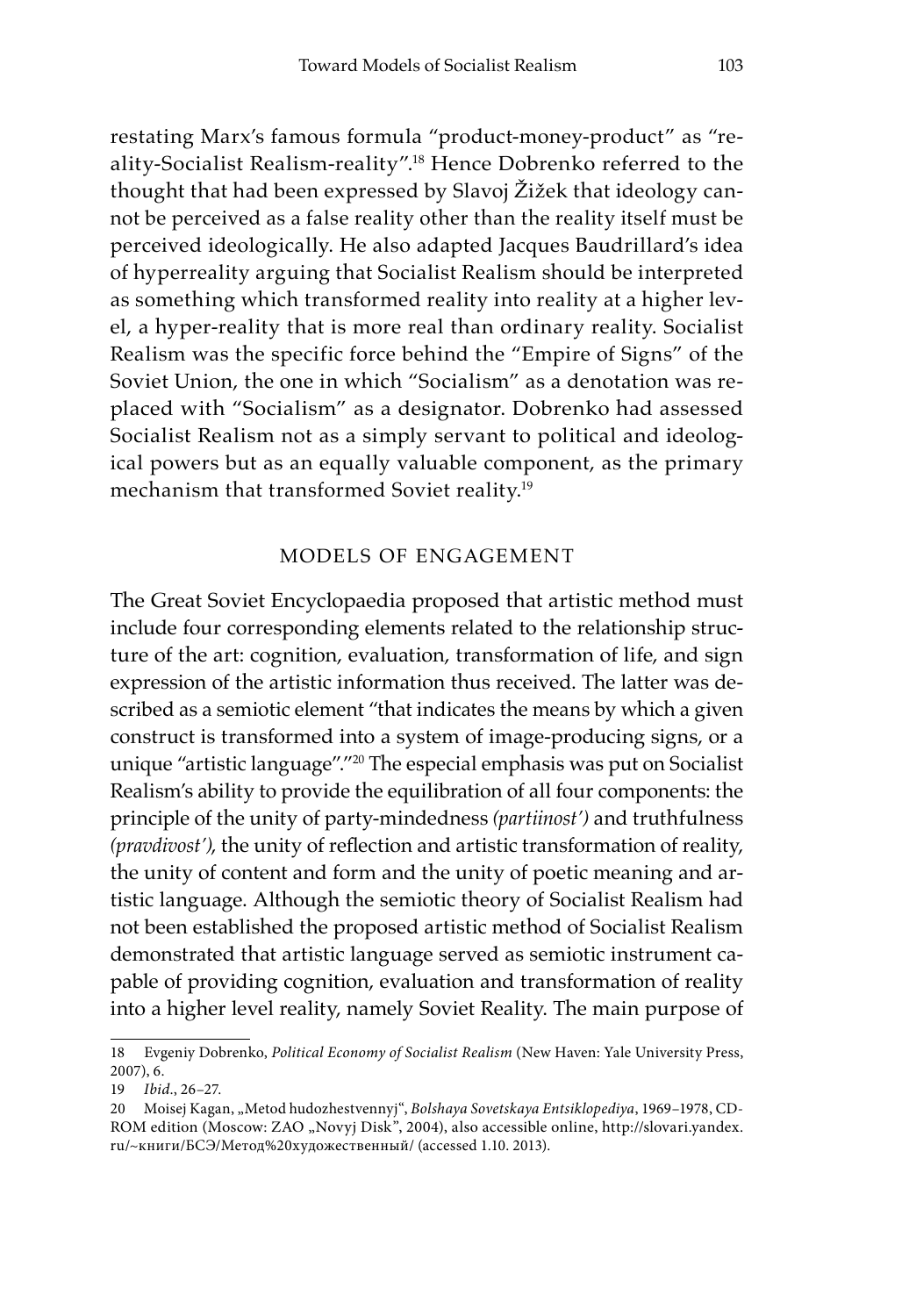political discourses was the delivery of models of social reality that could be applied as tools for the construction of new reality.

Any social reality offered by politicians was a product of rhetorical construction. By choosing their own rhetorical strategies politicians determined what kind of social reality would be allowed to construct and what kind of "surplus reality" would be foreclosed<sup>21</sup> for most of the consumers of this new reality. As it was suggested by social and literary critic Kenneth Burke and repeated by political scientist Murray Edelman – it was a common function of political rhetoric to "blunt the too sharply pointed".22 The language used by politicians served as an instrument to hide not only their true intensions but also to cover certain parts of unpleasant reality. Even more, Edelman insisted that the true meaning of political language is concealed under the camouflage of styles and forms of language used by politicians. In this respect, Murray Edelman was the first to begin to study the meaning of the style and the form rather than the content of the political language. Pertti Ahonen who characterized Edelman as a scholar "who turned out to have been twenty to twenty-five years ahead in his study of symbolic aspects of politics"<sup>23</sup> voiced that "Copernican revolution" or, in other words, decentralization and deconstruction of "positivist" political science should be one of the main goals of semiotic studies of politics.<sup>24</sup>

Keeping in mind that semiotic studies of politics were inquiries into power functions of textual practice that have to take into consideration function, role and social context of political communication rather than the content of certain political texts, it is possible to introduce semiotic studies of political images designed to investigate general rules of interaction between political texts and images rather than the content of certain politically engaged pictures. These studies should relay on rather broad tradition and interpretation of relations between texts and images. Still it was an interplay between image and text that allowed verbal translation of visual content and that caused the emerging of *Ut pictura poesis*

<sup>21</sup> Richard Harvey Brown, "Textuality, Social Science, and Society", *Tracing the Semiotic Boundaries of Politics*, ed. Pertti Ahonen (Berlin & New York: Mounton de Gruyter, 1993), 43–60.

<sup>22</sup> Murray Edelman, *Symbolic Uses of Politics* (Urbana: University of Illinois Press, 1968), 33.

<sup>23</sup> Pertti Ahonen, "A Copernican revolution in political research: Reflections on the rainbow of essays in this book", *Tracing the Semiotic Boundaries of Politics*, ed. Pertti Ahonen (Berlin & New York: Mounton de Gruyter, 1993), 6.

<sup>24</sup> *Ibid*., 1–27.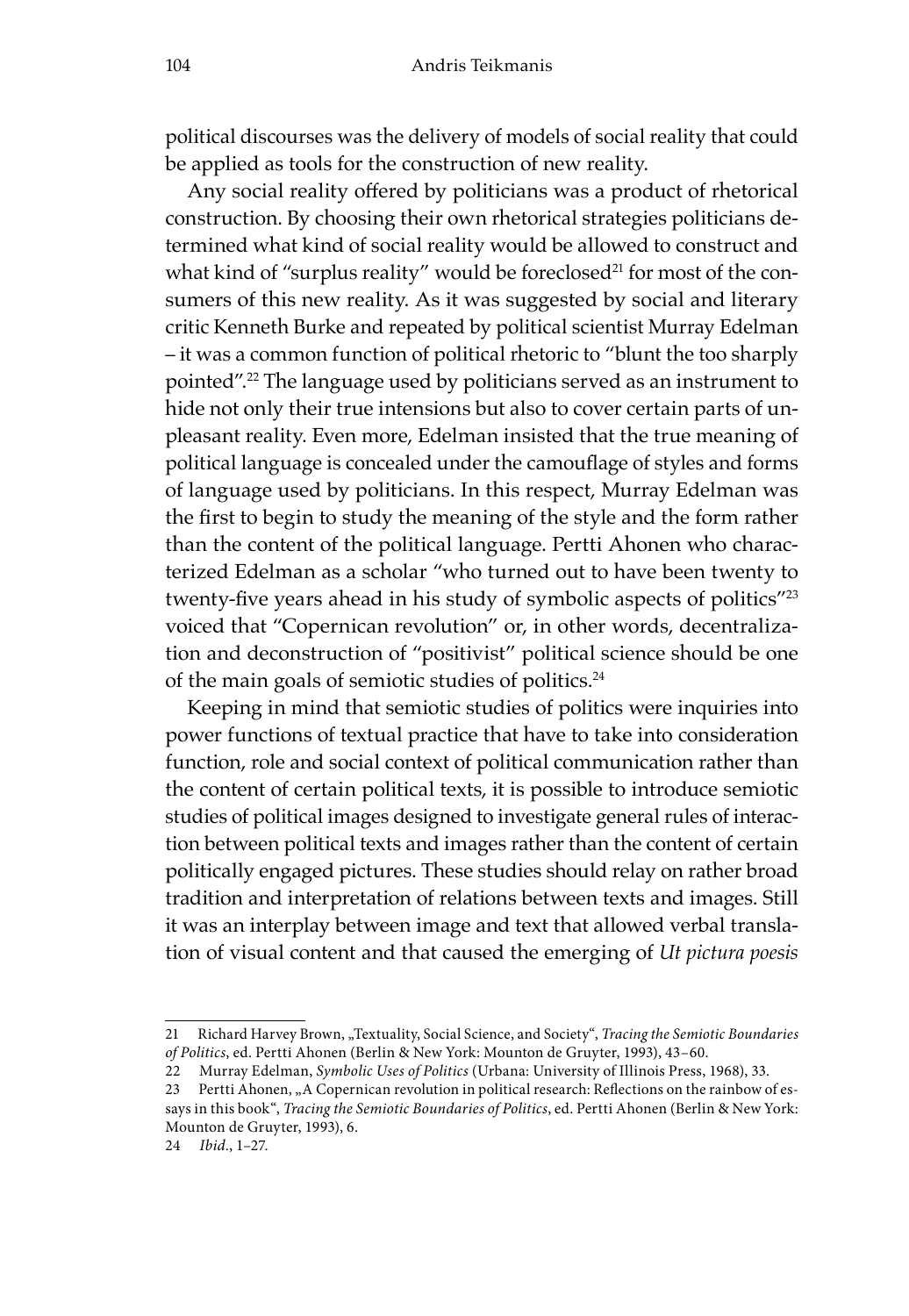conception.25 According to Meyer Shapiro relationships between image and text were manifold representing various models of narrative capacity. They varied from images having only general information that could be referred to texts to images offering more interpretative material than included in texts.26 However, relations between images and texts were not marked with functions of articulations only. Describing relations between linguistic message and image, Roland Barthes noted that linguistic message performs two main functions: limiting possible interpretation of the image and ensuring consistency of visual and narrative representation.<sup>27</sup> Therefore, linguistic message plays crucial ideological role defining the acceptable limits of interpretation and ensuring the ideological consistency of interpretations. Pictures also have their visual power or, as it was defined by W. T. Mitchell, two kinds of visual power, power of illusionism and power of realism, or in other words, power of spectacle and power of surveillance.28 Therefore, pictures used in political communication at first seemed relying on their visual power that encouraged widespread interpretations of visual turn of contemporary political practices; however, their potential political message were dependent on broader context in the same way as Edelman insisted that meaning of words depended on "social situations, experiences, ideologies and psychological needs of those who process and those who originate".<sup>29</sup> In case of images their contextual meaning firstly would be borrowed from surrounding textual discourses. Example of such contextually constructed meaning appears in Ernst Gombrich's reflections on Thorwaldsen's "Lion of Lucerne", the memorial for the Swiss guards killed during the French Revolution, highlighting the importance of textual context of visual metaphors of value. Gombrich assumes that message carried by this memorial could be "they died like lions" or "they died, lions".30 Although "Lion of Lucerne" was a fine example of metaphor it was not a visually based metaphor. Notions of lions as powerful and courageous beings were transferred

<sup>25</sup> György Szőnyi, *Pictura* & *Scriptura. Hagyományalapú kulturális reprezentációk 20. századi elméletei* (Szeged: JATEPress, 2004), 13–19.

<sup>26</sup> Meyer Schapiro, *Words, Script, and Pictures: Semiotics of Visual Language* (New York: G. Braziller, 1996), 13–16.

<sup>27</sup> Roland Barthes, "Rhétorique de l'image", *Communication*, n°4 (1964), 40–51.

<sup>28</sup> W. J. T. Mitchell, *Picture Theory: Essays on Verbal and Visual Representation* (Chicago: University of Chicago Press, 1994), 325–326.

<sup>29</sup> Murray Edelman, *The Politics of Misinformation* (Cambridge University Press, 2001), 78.

<sup>30</sup> Ernst Gombrich, *Meditations On a Hobby Horse and Other Essays On the Theory of Art* (London, Phaidon Press, 1963), 12.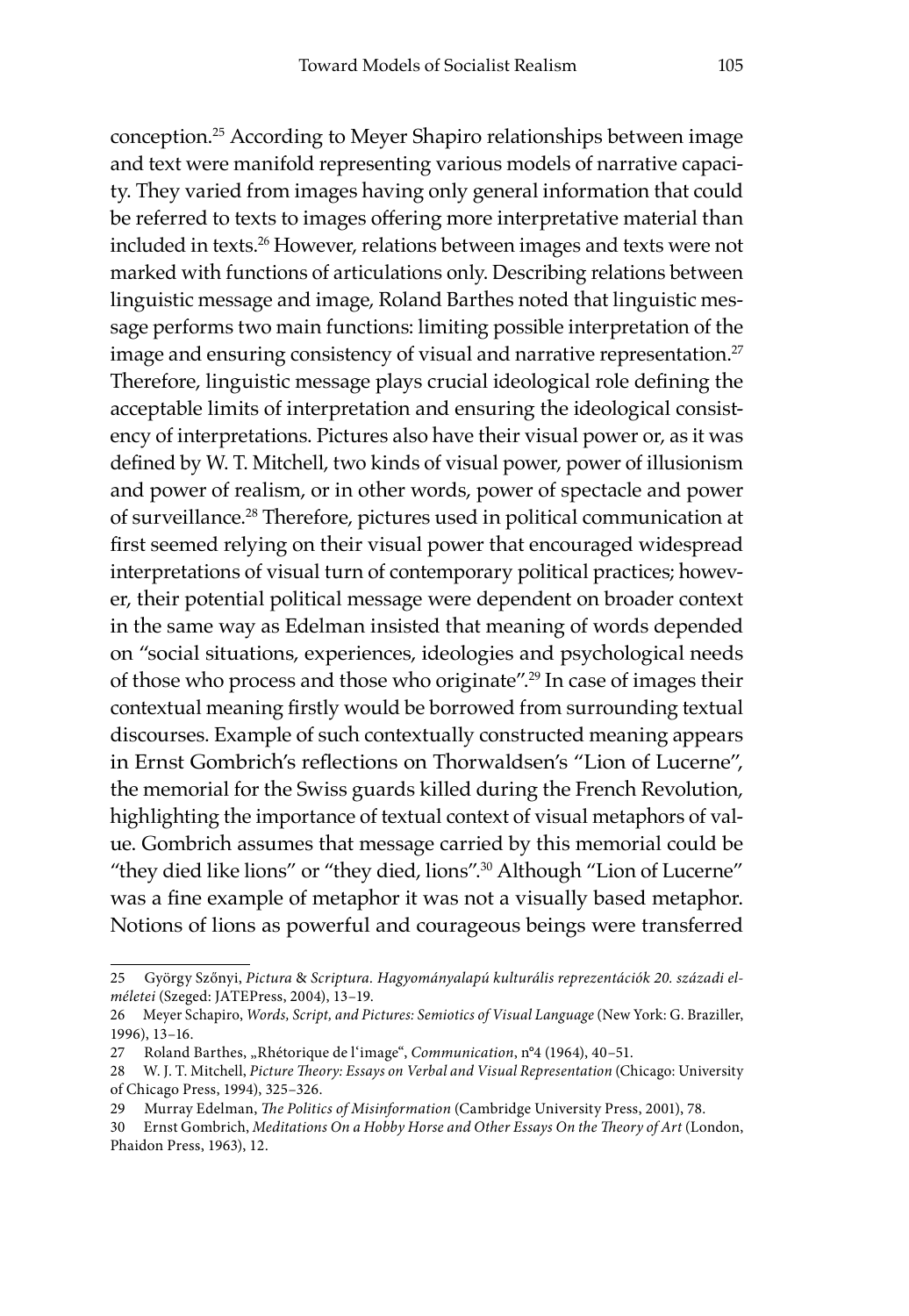from the verbal to visual language because it was not originated in the visual message itself. As it was commented by Göran Sonesson in his "Pictorial Concepts", the statement "they died like lions" or "they died, lions" could not be told apart from this sculpture and that "the example itself also suggests that it is only by being "anchored" linguistically, that is by the title, that the picture becomes a metaphor".<sup>31</sup>

As visual powers of images are a matter that politicians would like to exploit making their accounts more powerful and even more genuine, one could admit that the main role of visual discourses of politically engaged pictures is to serve as devices that overcome the discontinuity of political discourses or, in other words, as devices legitimating transgression of norms, that is rules derived from our everyday experience, introduced by political textual discourses. As practices of engagement relayed on rhetorical strategies, political pictures are not simply illustrations of political texts. Power of illusion and power of realism supplies political statements with ocular proofs and credibility. Two sources of power, textual and visual, are considered defining the first two models of dominance: a model of textual dominance that uses visual discourse of picture as a device legitimating transgression of norms (that is rules derived from our everyday experience) introduced by political textual discourse; and a model of visual dominance that uses textual discourse as a device that legitimates transgression of norms introduced by visual discourse of pictures (see fig. 1, a). Considering more complex relations of verbal and visual domination in the pictorial message this set of models can be extended. Four types of domination, verbal, visual, non-verbal and non-visual, are defined by applying Greimas's Semiotic Square (see fig. 1, b). Although the Semiotic Square grants introduction of two other models of domination, a non-textual and a non-visual one, it does not categorize latent or potential domination that can be embedded in images. Such limit has been overcome by introducing the Matrices of concepts put forth by philosopher Paul Franceschi to provide an alternative to the Semiotic Square.<sup>32</sup> It allows an extension of the opposition from two to six categories of dominance (see fig. 1, c). These categories consist of six conceptual conditions: neutral, positive and negative dominance of

<sup>31</sup> Goran Sonesson, *Pictorial Concepts. Inquiries Into the Semiotic Heritage and Its Relevance to the Analysis of the Visual World* (Lund: Lund University Press, 1989), 333–340.

<sup>32</sup> Paul Franceschi, "Le plan dialectique: pour une alternative au paradigme", *Semiotica*, vol. 146 (2003), 353–367.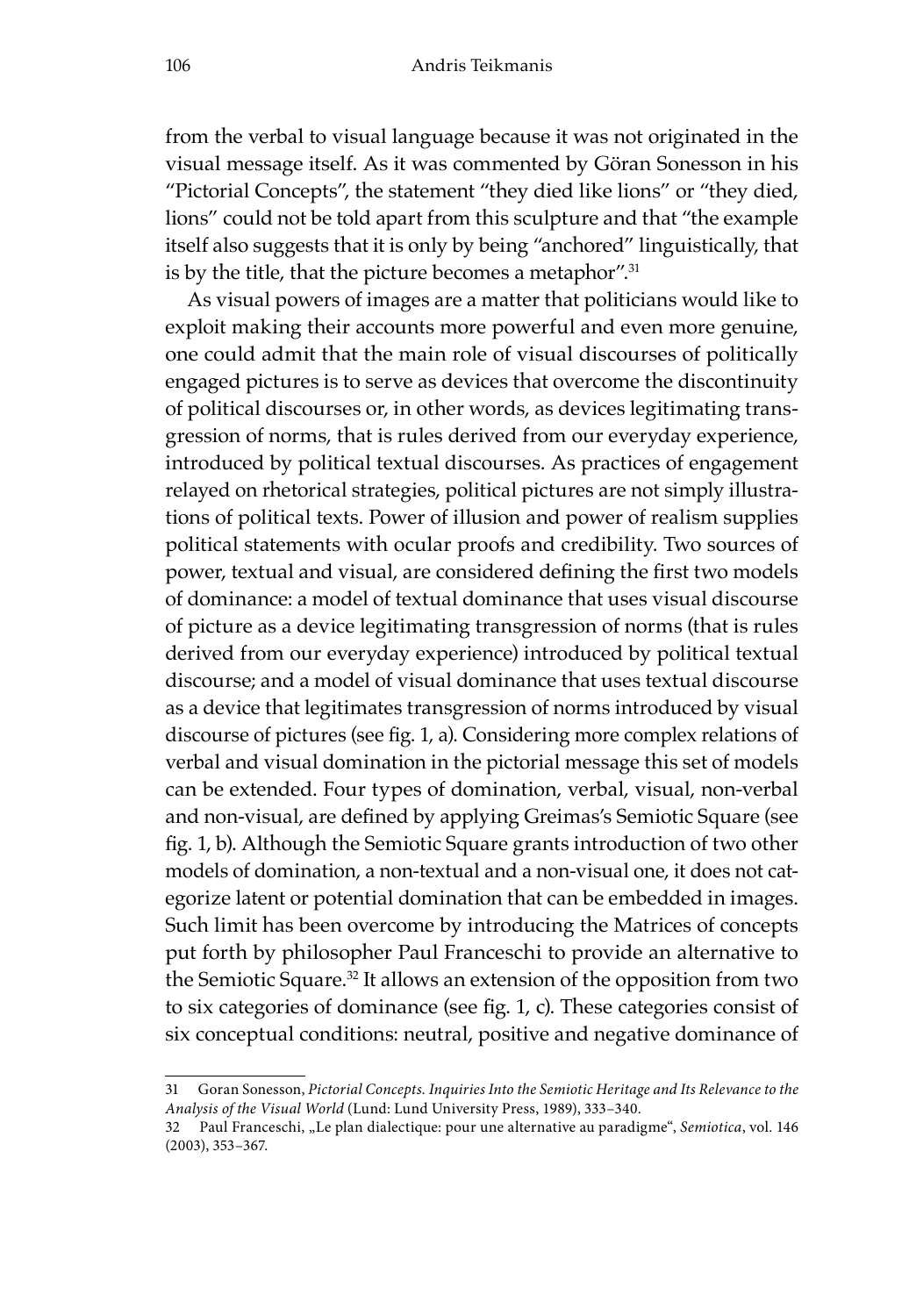textual or visual power inside pictures that allows the construction of six models of political engagement:

- Model of positive textual dominance that uses visual discourse as a device to legitimate transgression of norms introduced by textual discourse;
- Model of positive visual dominance that uses textual discourse as a device to legitimate transgression of norms introduced by visual discourse;
- Model of potential textual dominance that can use visual discourse as a device to legitimate transgression of norms introduced by textual discourse;
- Model of potential visual dominance that can use textual discourse as a device to legitimate transgression of norms introduced by visual discourse;
- Model of negative textual dominance that imitates the use of visual discourse as device to legitimate transgression of norms introduced by textual discourse;
- Model of negative visual dominance that imitates the use of the textual discourse as a device to legitimate transgression of norms introduced by visual discourse.

Models of potential, positive and negative textual dominance constitute the most explicit cases of intervention of political discourses into pictures; they describe various stages of attempts to engage art as a propagandistic device and therefore they should be named as representing some stages of propaganda, or, in other words, as a set of Propaganda models. Cases of engagement of models of visual dominance are mainly left untold. However, it does not mean that they are rare. As it is suggested by Murray Edelman, artworks do not represent "reality", "the real world", or "everyday life". Rather, art creates "realities and worlds" and, in the same time, "political meaning of works of art" are never given, but always ""taken", by political leaders and followers", in other words, the art simply serves "as floating signifier into which political groups read whatever serves their interests and ideologies".<sup>33</sup> Acceptance of

<sup>33</sup> Murray Edelman, *From Art to Politics: How Artistic Creations Shape Political Conceptions* (Chicago: University Of Chicago Press, 1996).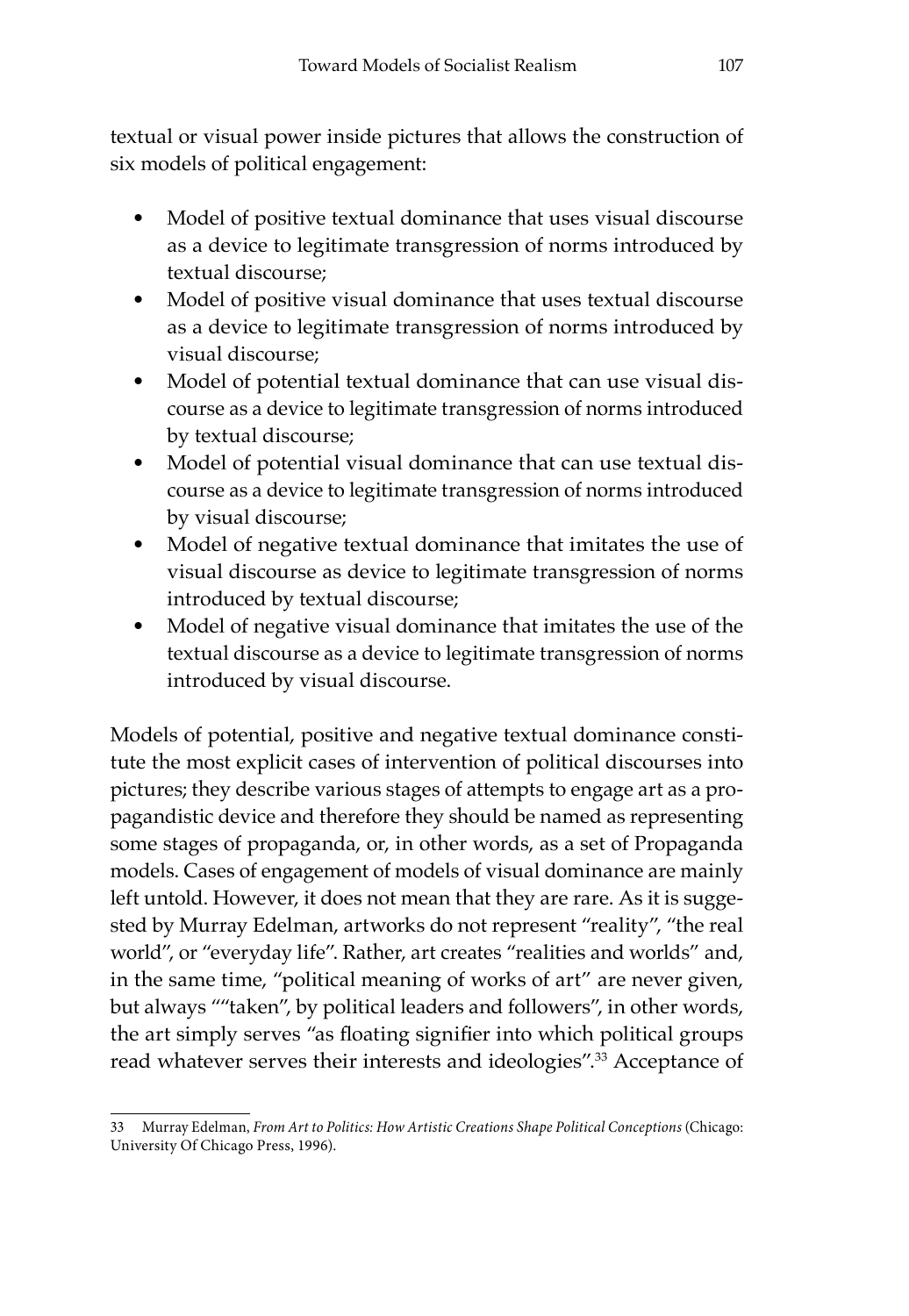

Fig. 1. Models of engagement: a) models based on basic opposition; b) models based on the Semiotic Square; c) models based on Matrices of concepts; d) the transposition of political functions of art.

V – positive visual dominance; T – positive textual dominance; Vº – neutral (potential) visual dominance; Tº – neutral (potential) textual dominance; V- – negative visual dominance (nontextual dominance); T- – negative textual dominance (non-visual dominance); I+ – ideology model; P+ – Propaganda model; Iº – proto-Ideology model; Pº – proto-Propaganda model; I- – post-Ideology model; P- – post-Propaganda model

Edelman's position that art can serve as a basis and construction means of any actual ideology as well as serve as an instrument of subversion of ruling ideologies or political discourses allows description of models of potential, positive and negative visual dominance as the constituting presence of potential, positive or negative visual ideology. Therefore these six models are named as "proto-Propaganda model", "Propaganda model", "post-Propaganda model" and "proto-Ideology model", "Ideology model" and "post-Ideology model".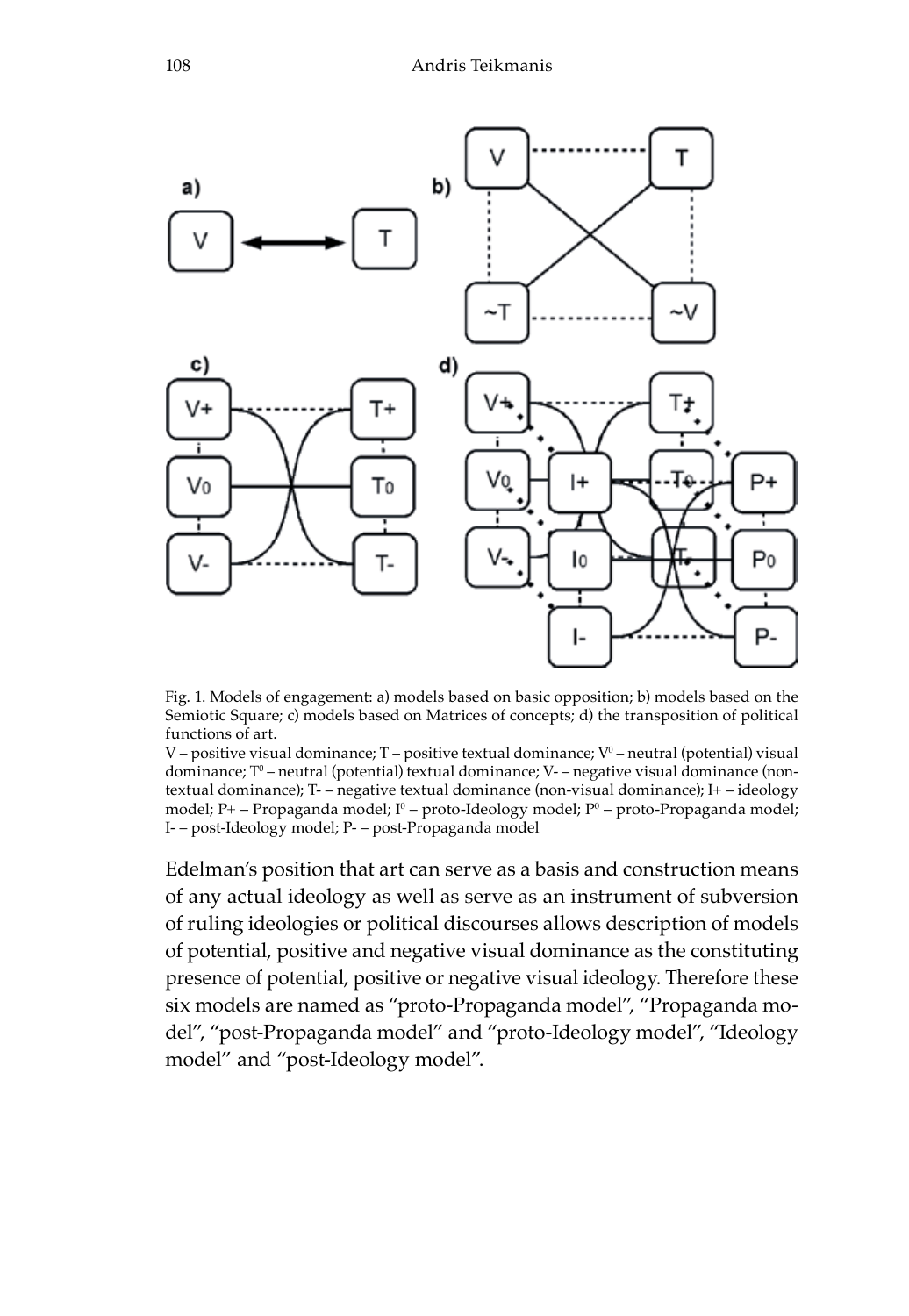## Model of textual dominance (Propaganda model)

The Propaganda model of engagement demonstrates an obvious case: the subordination of visual discourse of picture to political textual discourse. All power of illusionism and power of realism are used to convince viewer of trustfulness of political message conveyed by pictorial utterance. This model is used to produce the most explicit cases of visual political propaganda. Since the treatment of pictures for propagandistic purposes is a remarkably old phenomenon the presence of this model can be identified from the first known examples of the use of political art. However, it was the 20<sup>th</sup> century when the use of this model produced the most controversial examples of political art produced under totalitarian regimes of Stalinist Soviet Union or National Socialist Germany. Moreover, speaking about cases of politically engaged art of Stalinist Soviet Union or National Socialist Germany it would be important to emphasize that the application of Propaganda model was not some individual phenomena but it was introduced by state-based institutions using all power of persuasion and enforcement and in full accordance with textually articulated ideology. Furthermore, most important characteristics of this model was its ideological framing. Socialist Realism, the theory developed in the Soviet Union that reasoned political engagement of art, was one of the most visible examples of ideological conceptualization of the role of art and artists. Because of the dominant presence of Socialist Realism in the Soviet art theory, it was reasonable to identify the whole period of Soviet art and not only some isolated cases as belonging to the Propaganda model.

As the Republic of Latvia was subjugated through the sequence of Soviet and Nazi occupations, it was easy to presume that relations between art and politics throughout the First Soviet period (1940–1941), Nazi period (1941–1944) and Stalinist phase of Second Soviet period (1944–1956) went in accordance with Propaganda model. However, closer inspection of political engagement of art reveals that, contrary to what is expected, First Soviet period represented rather unrealized attempts to implement the Propaganda model; such model was never introduced during Nazi occupation, and clear features of Propaganda model of Second Soviet period appeared only after so-called *Zhdanovshchina* emerged. The Resolutions from 1946 to 1948 of The Central Committee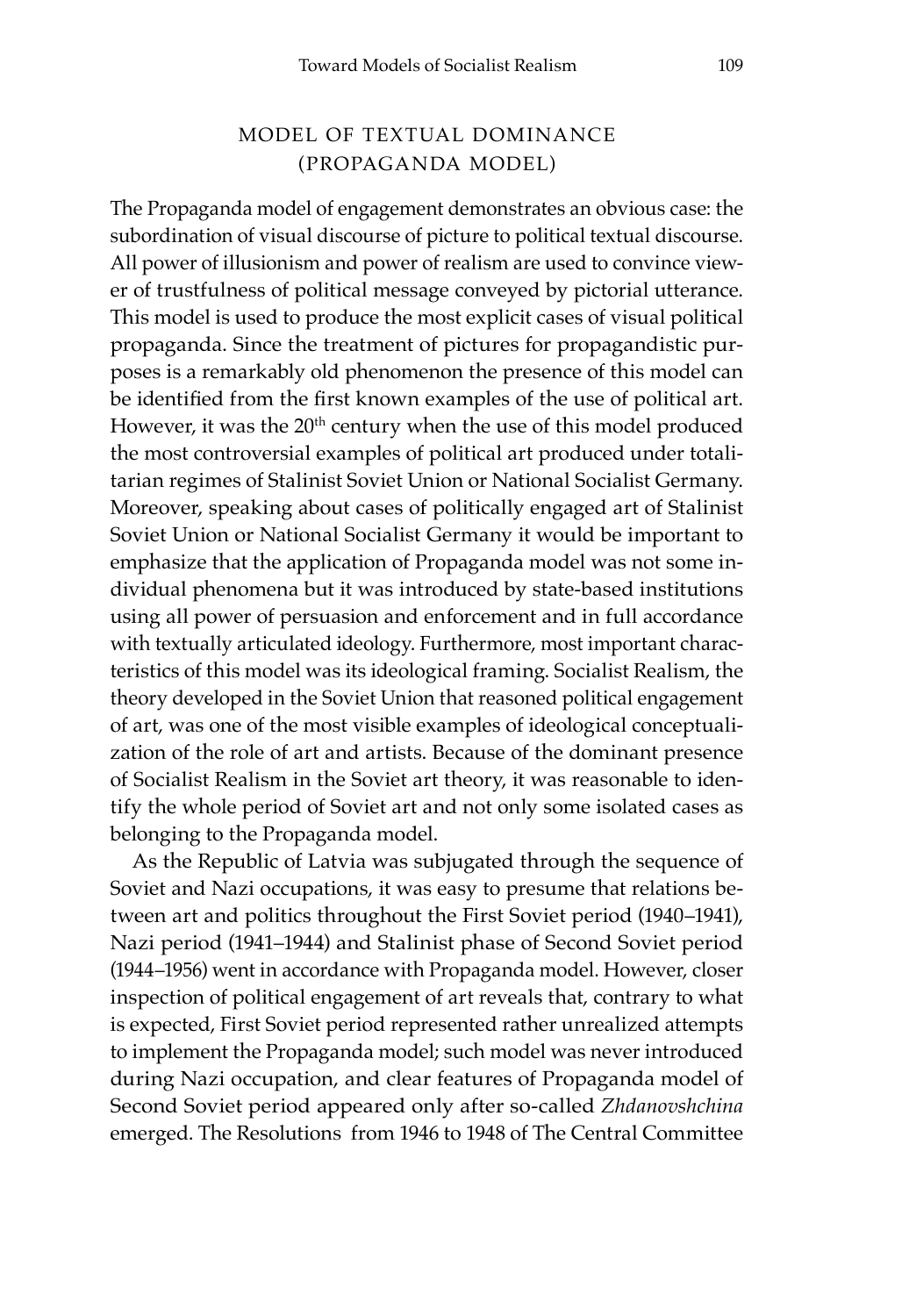of All-Union Communist Party written by Central Committee secretary Andrei Zhdanov marked a pivotal point in Soviet culture politics. The 1946. Resolution of the Central Committee was directed against two literary magazines Zvezda and Leningrad and therefore did not have direct impact on artistic form other than an awkward implementation of conflictlessness proposed by Zhdanov; however, the 1948. Resolution of the Central Committee aimed at Vano Muradeli's opera "The Great Friendship" marked the beginning of the so-called Anti-formalist campaign. While this Resolution concerned the composer Vano Muradeli and was used against many Soviet Union's foremost composers it provided authorities with tools of discursive control applicable also in other fields of culture, for example, in the field of visual art. It caused the implementation of verbally dominated ideology into the content of the artwork over artistic form not only in music but also in visual arts. Using the same pretext of the necessity for creation of artworks that should be understandable to ordinary people (the principle of *narodnost*) the artistic form of Russian 19th Century realists was exemplified. With its lifelike mimetic qualities, Russian 19<sup>th</sup> Century Realism ideally suited as the form of visual discourse that could be used to legitimate transgression of norms introduced by political ideology. It was merely the artistic form of Russian 19th Century Realism that was borrowed and not its active and socially critical position. Contrary to it, particular rhetorical devices that lied in the relations between theatricality and realism of Soviet art were conditioned. Furthermore, theatricality appeared as a dominant kind of visual manner of Stalinist Socialist Realism that featured an interplay between literary content and inflated visual mimetic of pictures. Even when the visual rhetoric of artworks of this period was carried out on the level of the pictorial (iconic) utterance, the rhetorical relations were developed as derived from the textual context.

The role of art as a constructor of Soviet political reality causes necessity to further reevaluate the notion of Realism in the considered period. The most important differences between Realism and Socialist Realism lie directly in their attitude to reality. Both utilized highly mimetic means of expression but Soviet artists were directed to construct an ideologically correct model of reality foreclosing any kind of "surplus reality" that could challenge the official interpretation of historical events, ideology or political power of the Communist Party and its actual leaders.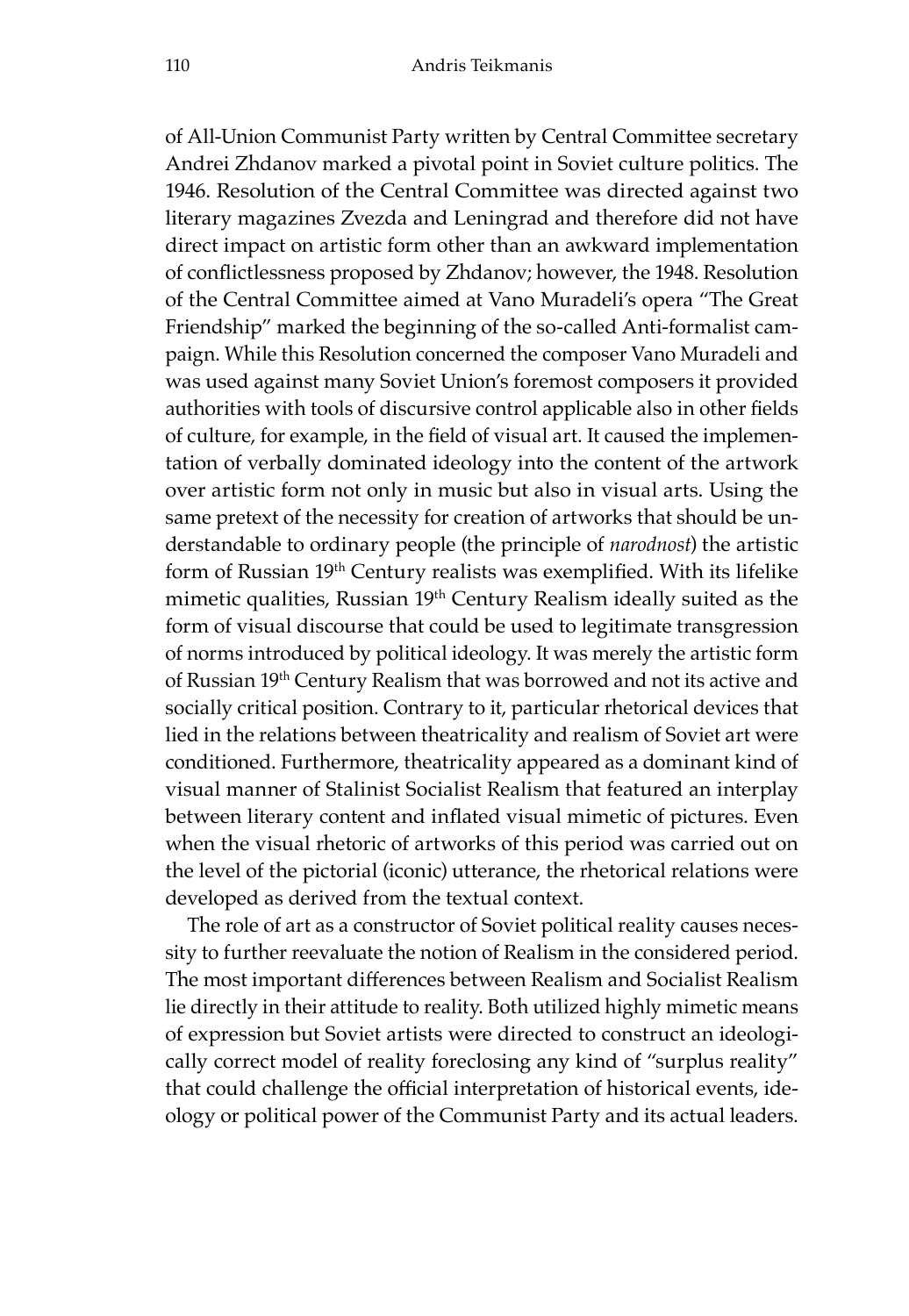## Model of potential textual dominance (proto-Propaganda model)

Contrary to expectations, the Propaganda model of Socialist Realism was accomplished significantly after the launch of the sovietisation of the Republic of Latvia. Although the First Soviet period was marked with merciless substitution of all establishments of the independent Latvian state with Stalinist totalitarian institutions, changes in the language and subject of art and the implementation of Socialist Realism were slower than one would expect comparing to other politically and ideologically contingent changes. The term of Socialist Realism was used already in autumn of 1940. An essay "Socialist Realism in Art" by Boris Vipers in 1940 demonstrated a lack of knowledge of Socialist Realism that was replaced by author's own interpretation that, although brilliant, was not grounded in the actual discourse of Socialist Realism.34 A review of "French Modern Painting" by Kristaps and Ģederts Elias contained interpretations of 19th century French art that from the point of Stalinist Era Socialist Realism could be seen as an apology of impressionism.<sup>35</sup> Still in the summer of 1941, one year after the incorporation of Latvia in the Soviet Union, affirmative publications about two Latvian modern painters Jāzeps Grosvalds<sup>36</sup> and Jēkabs Kazaks<sup>37</sup> were published by the most popular tabloid.

However, alongside the failures new attempts to exercise control on artistic space through political textual discourse emerged. Despite the lack of familiarity with Socialist Realism theory considerable attention was paid to control the textual space of art. Also several compendiums of official and recommended thematic subjects concerning the politically correct interpretation of the history of revolutionary struggle and Soviet reality were published and distributed among artists by the Authority of Arts Affairs of Soviet Latvia. Therefore, the First Soviet period and beginning of Second Soviet period till 1948 can be acknowledged not as the implementation of Propaganda model but rather as an attempt to implement it and thus be identified as belonging to proto-Propaganda model. Because Propaganda model was only intended at its very early

<sup>34</sup> Boris Vipers, "Sociālistiskais reālisms mākslā", *Karogs*, novembris (1940), 437–442.

<sup>35</sup> I.S. (Kristaps and Ģederts Elias), "Franču jaunlaiku glezniecība", *Atpūta*, 8.9.1940.

<sup>36</sup> Artūrs Jūrasteteris, "Nacionālā eposa rosinātājs glezniecībā (Jāzeps Grosvalds 1891.–1920.)", *Atpūta*, 30.4.1941.

<sup>37</sup> Uga Skulme, "Jēkabs Roberts Kazaks (1895.–1920.)", *Atpūta*, 16.5.1941.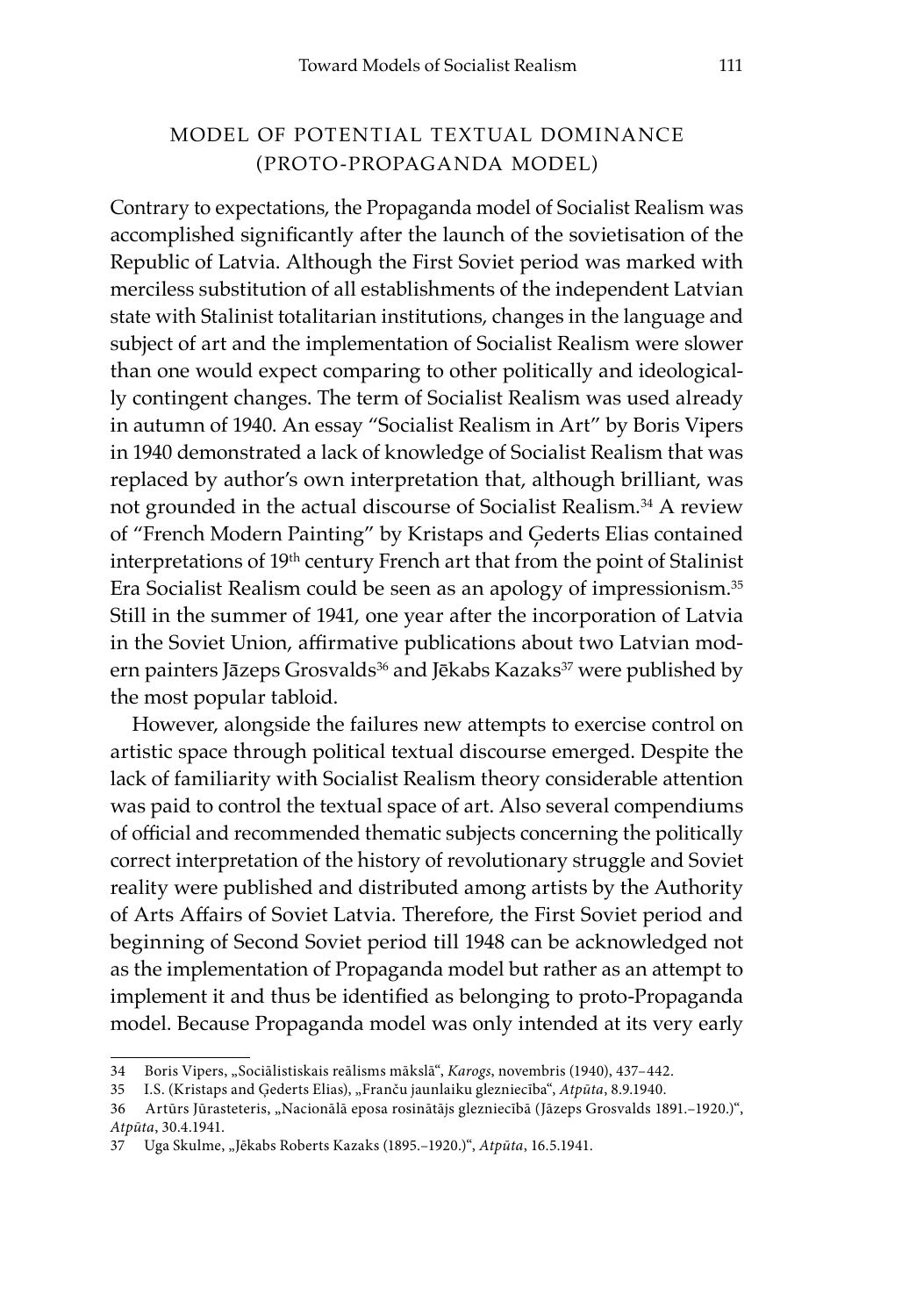stage of realization some inertia and presence of post-Ideology model should be recognized in this period as a continuous parallel trend.

## Model of negative textual dominance (post-Propaganda model)

Even though mass political repressions ceased with Stalin's death in 1953, a relatively liberal atmosphere failed to arise because of the ideological control of the Communist Party. It was only the XX Congress of the Communist Party of the Soviet Union, marked by Nikita Khrushchev's "Secret Speech" denouncing the personality cult of Joseph Stalin and Stalinism and setting off the so-called Khrushchev Thaw, that unfolded a path toward modernisation of Soviet Culture. In 1957 new artistic movement known as the "Rough Style" *(Surovyj Stilj)* emerged. It represented reduced theatricality, subject-matter less straightly translatable into verbal utterance, flattened and generalized stylization of depicted reality and, what is more important, emphasis on formal qualities of visual language, which would be just unimaginable during Anti-formalist campaign a few years earlier. Despite crackdown of Moscow nonconformists in the late 1962 and ensuing campaign against Abstractionism and other manifestations of Bourgeois art, changes in the language of art became irreversible. Soviet Art lost its homogeneous language. Instead, many artistic trends flourished that were all covered under the hood of the method of the Soviet Realism. While the textual dominance seemed intact because of the institutional support of the Artist Union of USSR and widespread Aesopian references to the method of Socialist Realism in theoretical discourses by Soviet art theoreticians, the political textual dominance was no more coherent and unbroken. Political textual discourse of this Late Soviet political art was used just as an excuse to artists' visual experiments. Artists denied the expression in pure abstract forms found many other paths to give power to their visual language. This discontinuity between political and visual discourses was covered by the remains of political messages. For the subsequent almost three decades Soviet state and Soviet artists rested on this post-Propaganda model which struggled to preserve the myth of Soviet political art and to hide the fact that there was no more coherent political message that could be carried by political art. The visual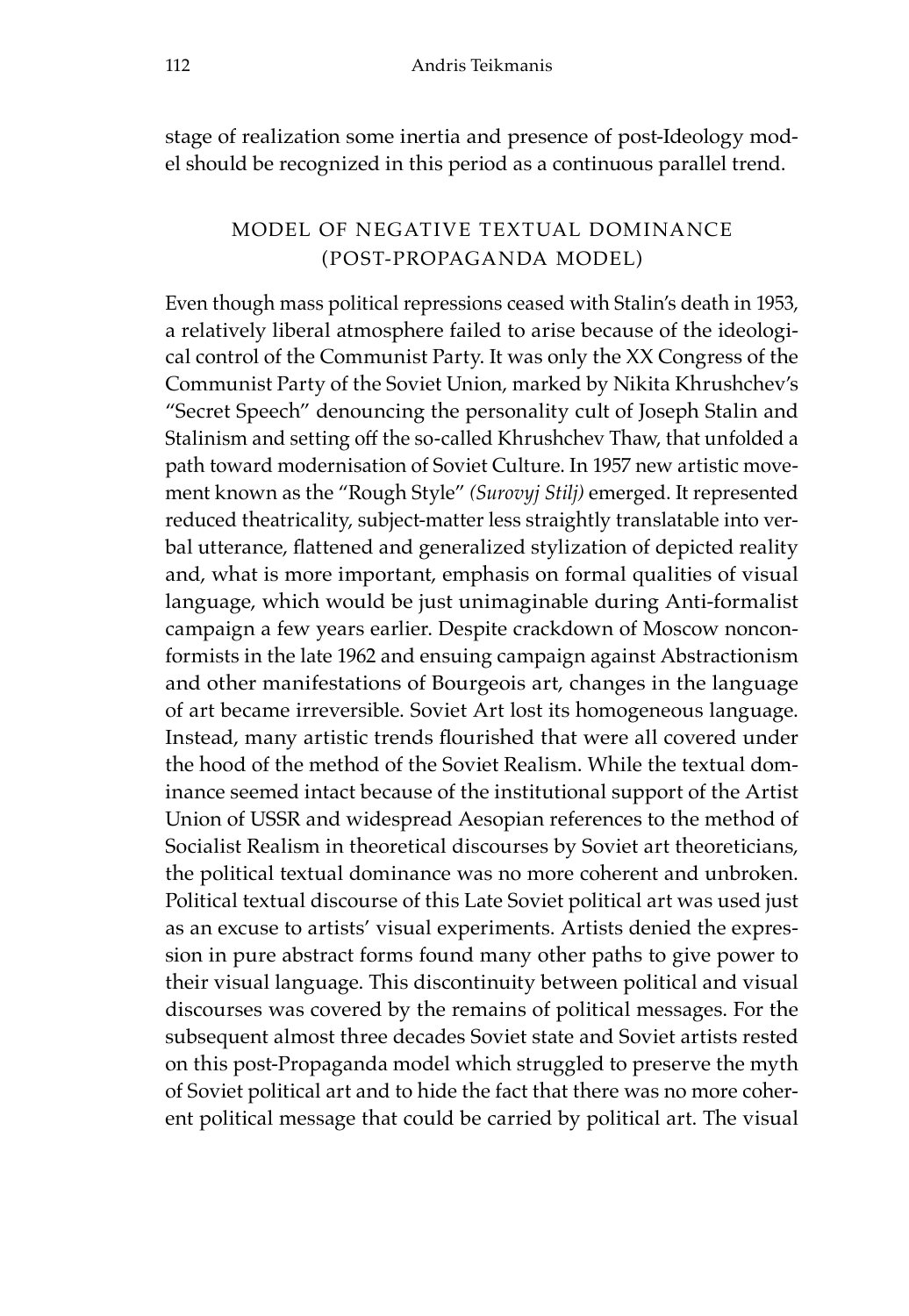discourse became a less effective device that could legitimize transgression of norms introduced by political textual discourse.

#### Model of visual dominance (Ideology model)

While all models of political engagement employed by Socialist Realism could be attributed as based on potential, positive or negative textual dominance, opposite models of visual dominance were relationally presented and their potential and possible political roles continued some argue in absentia. It was especially true, because visual dominance did not designate any lack of political involvement. Take, for example, the 20<sup>th</sup> century avant-garde art. It was socially and politically extremely active and engaged but it was not subordinated to any political texts. Of course, many avant-garde artists had their political views but they did not produce their art as rough illustrations or propaganda of them. In the same time "active semiosis" of avant-garde was total and revolutionary to an extent that it led art historians to assume the totalitarian state was just as sequel of the global avant-garde project. Boris Groys who was the most prominent author of such assertions stated that "the radical historical avant-garde movement can best be described as an attempt to replace the dictatorship of art consumers with a dictatorship of art producers" and it was obviously that "an aesthetic dictatorship requires a political dictatorship able to realize and stabilize any given aesthetic project".<sup>38</sup>

Groys interpreted not just Socialist Realism, but the entire political model created by Stalin in the Soviet Union as an heir to the Russian avant-garde art. He based his claims on total pretensions toward the transformation of aesthetic and social reality expressed by the representatives of the Russian avant-garde, and parallels between the intentions expressed by modernists, on the one hand, and the total transformation of public life that was implemented by the Bolsheviks, on the other. The issue was not just the radicalisation of the aesthetics of the avantgarde during the Stalinist period, but also a logical phase in this type of aesthetics. Compared to avant-garde art, which created a new world in which the artist himself had no room, Socialist Realism had as its goal

<sup>38</sup> Boris Groys, "The Art of Totality", *The Landscape of Stalinism: The Art and Ideology of Soviet Space*, eds.Evgeniy Dobrenko, Eric Naiman (Seattle: University of Washington Press, 2011), 101.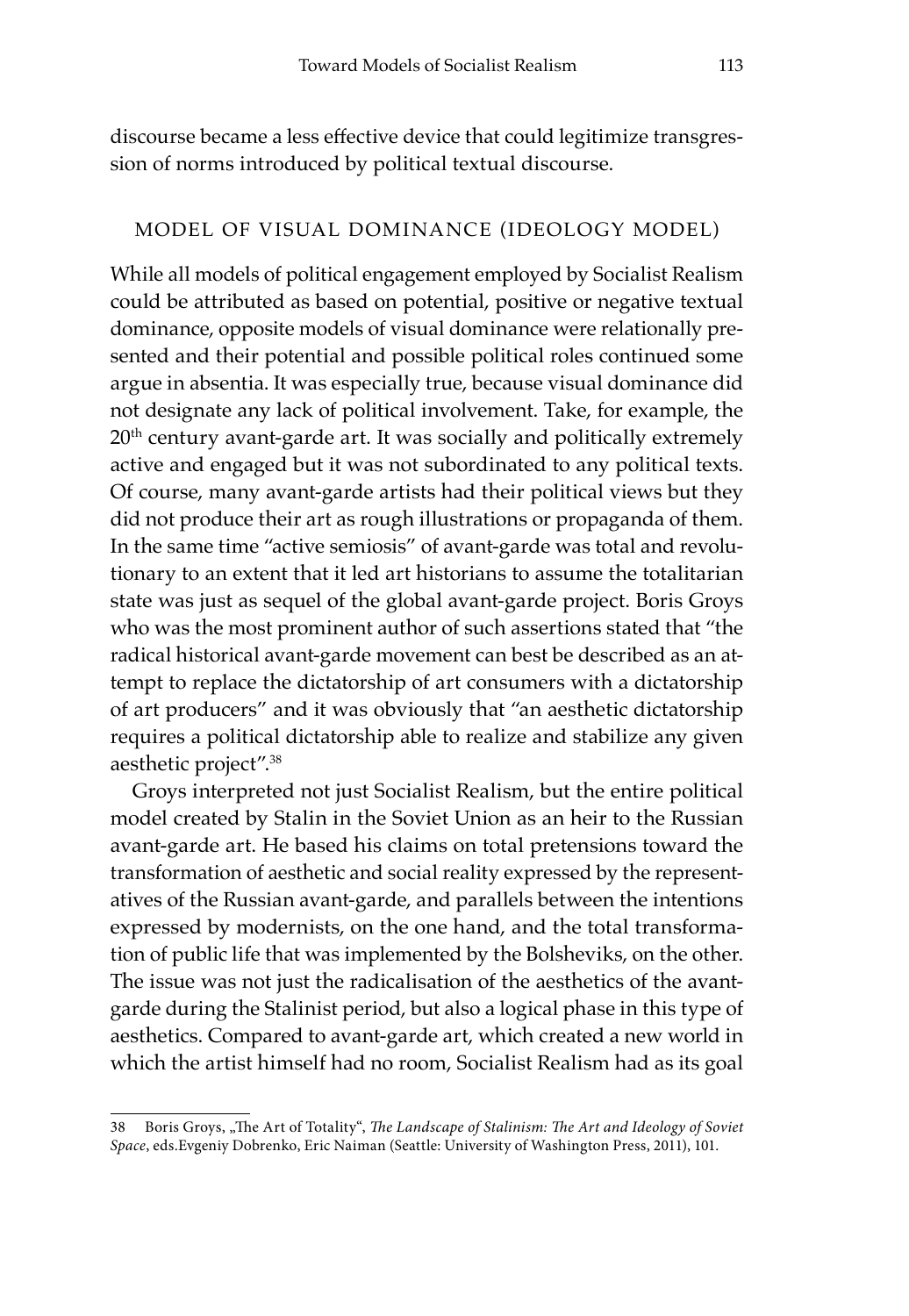the creation not only of a new world, but also a new type of human being. Official and politically commissioned art and the practices of the avant-garde had, according to Groys, similar tendencies of semantic innovation. Socialist Realism and the avant-garde both implemented practices in the context of which the semantics of reality were changed. Both the avant-garde and Socialist Realism perceived the heritage of the past as nothing more than materials to be put to free use.<sup>39</sup>

Groys' vision of the relationship between the avant-garde and Stalinism was clearly impressive and while it caused several methodological questions which remained unanswered, such as the comparison of totalitarianism as a political phenomenon with the avant-garde as an artistic phenomenon, it provided evidence that avant-garde had an impact and even an ideological impact. This impact was conditioned because of the immanent power of avant-garde that came into sight because of its radical altering of visual language and visual power that dominated pictures. It appropriated and annexed previously existing ideologies, for example Marxism, and also produced its own ideologies and its own Weltanschauung.

## Model of potential visual dominance (proto-Ideology model)

Although Ideology model of avant-garde art could be interpreted by Groys and others as a forerunner of Socialist Realism or even Stalinist totalitarian state, any affirmative mention of avant-garde art and even of Soviet avant-garde art was ruled out by Soviet authorities. However, Ideology model existed during all periods of Socialist Realism as an unspoken alternative choice and potentially possible model of relations between artistic and politic languages. It existed in the mode of a covert proto-Ideology model that emerged during the social optimism of the Khrushchev Thaw. The appearance of proto-Ideology model caused the crackdown of Moscow nonconformists at the late 1962 and the necessity of a cover-up of this emergence of proto-Ideology model reasoned the very term of the "Rough Style" to appear almost ten years later than those artistic expressions, which it had intended to designate, aroused.<sup>40</sup>

<sup>39</sup> Groys, *Gesamtkunstwerk Stalin*, 58–71.

<sup>40</sup> Laima Reihmane, "Divdesmitā gadsimta otrās puses grafikas izpētes problēmas", *Doma 6*, ed. Ilze Konstante (Riga, Latvijas Mākslas muzeju apvienība, 2000), 241–254.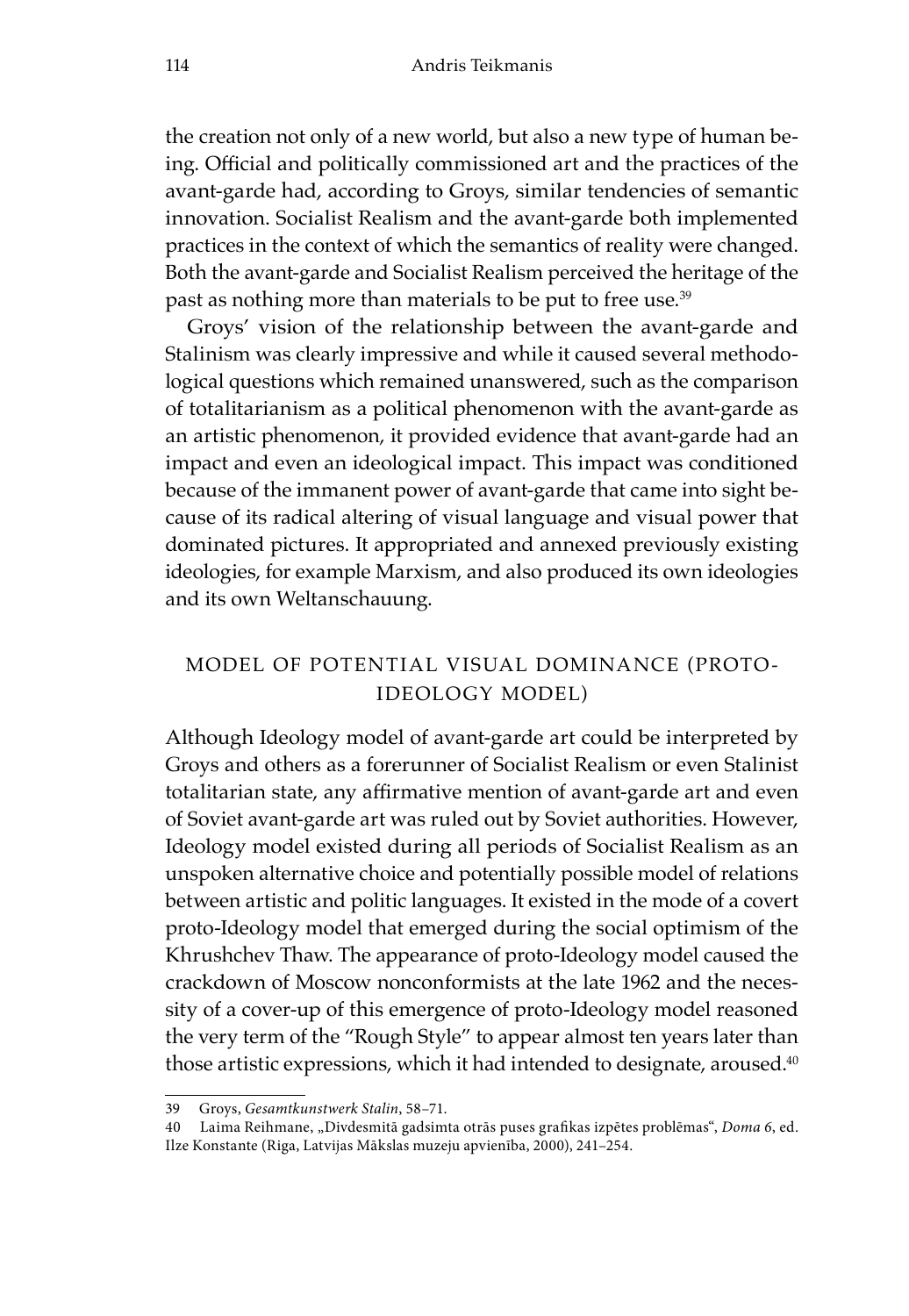The "Rough Style" was marked as a compromise conception that had to reconcile certain efforts of emancipation of the visual language with extended dominance of a politically engaged text. The very term "Rough Style" was carried out while ousting other eventual conceptions that probably better characterized efforts of liberalisation of the artistic expression, for example, *"Stilj Epochy"* ("Style of the Age") or *"Sovremennij Stilj"* ("Contemporary Style").<sup>41</sup> Supposedly, from the point of view of the contemporaries, "Rough Style" idea was not relevant enough to display all complexity of stylistic developments of this period; rather, it could be seen only as a rhetorical technique intended to describe retrospectively a certain period of artistic events.

## Model of negative visual dominance (post-Ideology model)

If we agree with Boris Groys, we also have to acknowledge that the decline of utopian and avant-garde modernism inside democratic societies was inevitable. The power of totality was so destructive that Western democracies otherwise would not have survived. Modernism was dismembered and commercialized but its appeals to freedom, social activity and artistic autonomy made both ends meet. The model of postmodern condition could not be described as simply dominated by visual language. Like in the case with post-Propaganda model, there was no more coherent and homogenous source of domination. The main driving force of post-Ideology model was not the dominance of visual but the fear of any signs of textual political domination. Post-Ideology model though did not deter political powers from manipulating art to achieve their goals. The best example was the exploitation of American Abstract Expressionism by CIA during the Cold War years to indoctrinate American values.42

At the same time it can be acknowledged that post-Ideology model was the most widespread way used by contemporary artists to express their political views and engage into social, civic and political activities. This was the main model of political engagement of artists

<sup>41</sup> Georgij Kucherenko, *Jesteticheskoe mnogoobrazie iskusstva socialisticheskogo realizma* (Moscow: Sovetskij hudozhnik, 1966), 32.

<sup>42</sup> M. J. Holler, "The Artist as a Secret Agent: Liberalism Against Populism", *The Economics of Transparency in Politics*, Eds. Albert Breton et al. (Aldershot: Ashgate Publishing, 2007), 73.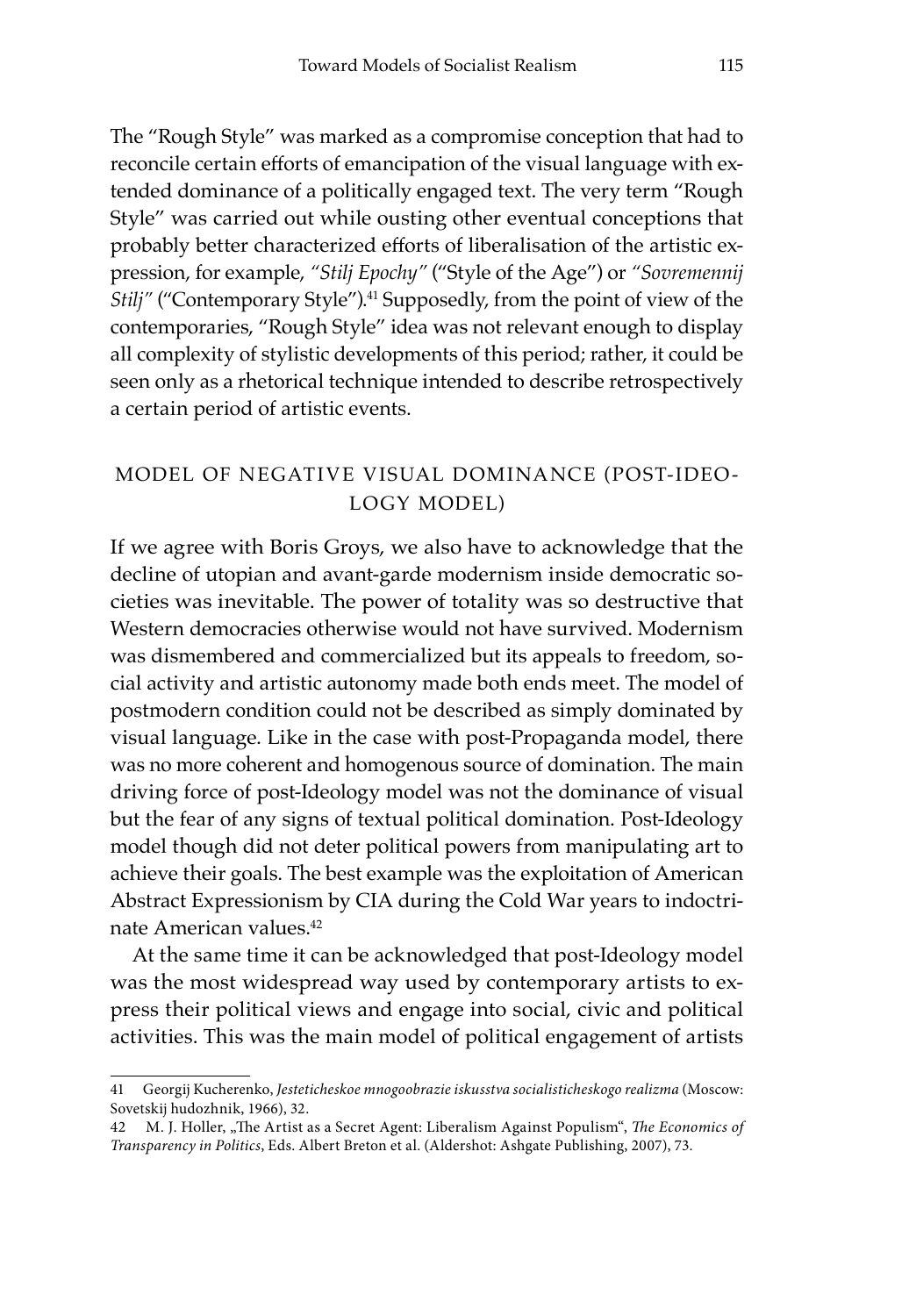in most present Western societies during second half of 20<sup>th</sup> century. The lost ideals of visual dominance were not replaced by new ones. The only struggle that could be afforded by contemporary artists was the struggle to preserve the modernist myth of autonomy of art and artists. Evidently, because skeptical discursive practices of post-Ideology model provided artists with tools suitable for the deconstruction of any ideology, it surfaced on the Soviet underground art scene with the appearance of Soc-Art in 1970s. However, post-Ideology model became the dominant model on the Soviet and Latvian art scene only in the post-totalitarian, this is, post-84 period. Of-course, it was not the first time when post-Ideology model was introduced in Latvian art scene during 20<sup>th</sup> Century. When avant-garde depleted its ideological power it was dismembered and commercialized and while artists, even certain Latvian modernists converted back to the means of realistic and mimetic expression they explored Realism not as a method but as a kind of citation that could be reinterpreted inside their visual discursive practices. These practices coexisted with the proto-Propaganda model manifesting the "Long Thirties", namely, a certain tradition of interrelations between the texts and art that continued in Latvian art space until 1948.

#### Models of Socialist Realism

Proposed models of engagement allow an interpretation of certain periods of Socialist Realism as being conditioned by one or another dominant model. However, even a brief glance on Soviet art demonstrates that dominant models are accompanied by their predecessors or potential rivals. Regarding the necessity to reveal relations between dominant and rival models other logically geometric constructions of Aristotle's square would be applied.<sup>43</sup> Considering an opportunity to adapt "N – opposition theory" proposed by Allesio Moretti a Logical Tetradecahedron could be chosen.<sup>44</sup> It allows to extend the set of six models with six new

<sup>43</sup> Andris Teikmanis, "The use of semiotic modelling as a research tool of art history", *Tartu Summer School 2011 – SEMIOTIC MODELLING, 22–26. august*, http://www.ut.ee/SOSE/conference/summer\_ school/2011/papers/Teikmanis\_TSSS2011.pdf (accessed 6.11.2013).

<sup>44</sup> Alessio Moretti, "Geometry for modalities? Yes: through n-opposition theory", *Aspects of Universal Logic. Selected Papers From the International Workshop on Universal Logic Held in Neuchatel, October 6–8, 2003* (Neuchatel, Universite de Neuchatel, Centre de Recherches Semiologiques, 2004), 102–145.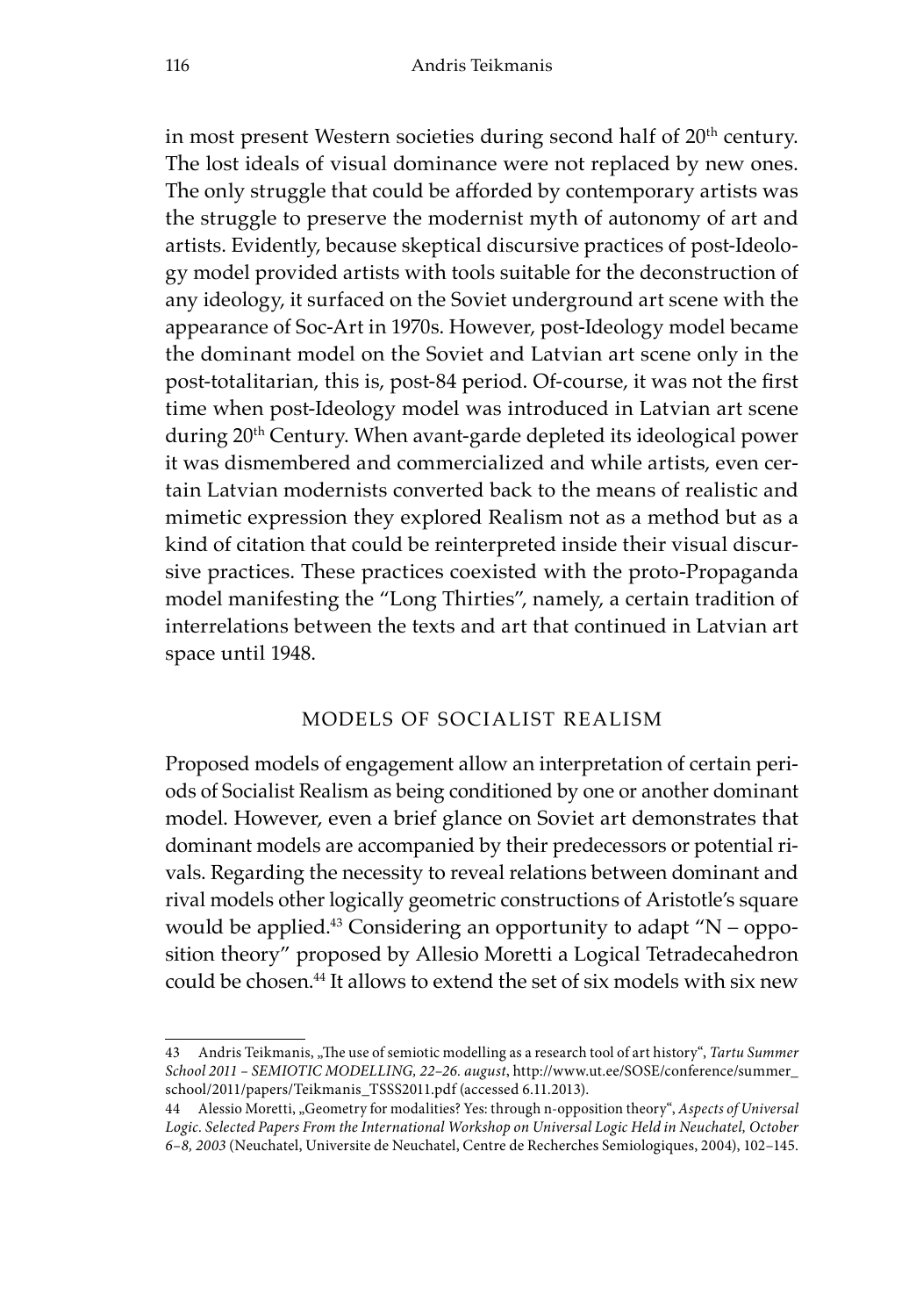

Fig. 2. The Semiotic Tetradecahedron of interaction between pictures and politics based on the adaption of Moretti's Logical Tetradecahedron

Six new combined categories: I $^{\rm 0}$ vP+ – Disjunction of proto-Ideology and Propaganda models; I+vPº – Disjunction of proto-Propaganda and Ideology models; I-∧Pº – Conjunction of post-Ideology and proto-Propaganda models; Iº^P- – Conjunction of post-Propaganda and proto-Ideology models;  $I+vP+-$  Disjunction of Ideology and Propaganda models;  $I-A$ P $-$ Conjunction of post-Ideology and post-Propaganda models

combined categories based upon disjunction and conjunction of proposed models.

These combined categories demonstrate that each simple model of engagement is logically tied in conjunction or disjunction with potential, positive or negative opposite models. The disjunction between an application of Propaganda model and positive or potential Ideology model provides the explanation of Anti-formalist position of Stalinists as conditioned by anxiety over visual power of images that will break subjugation of visual discourse to articulated ideology. The episode of the "Rough style", on the other hand, can be interpreted as a last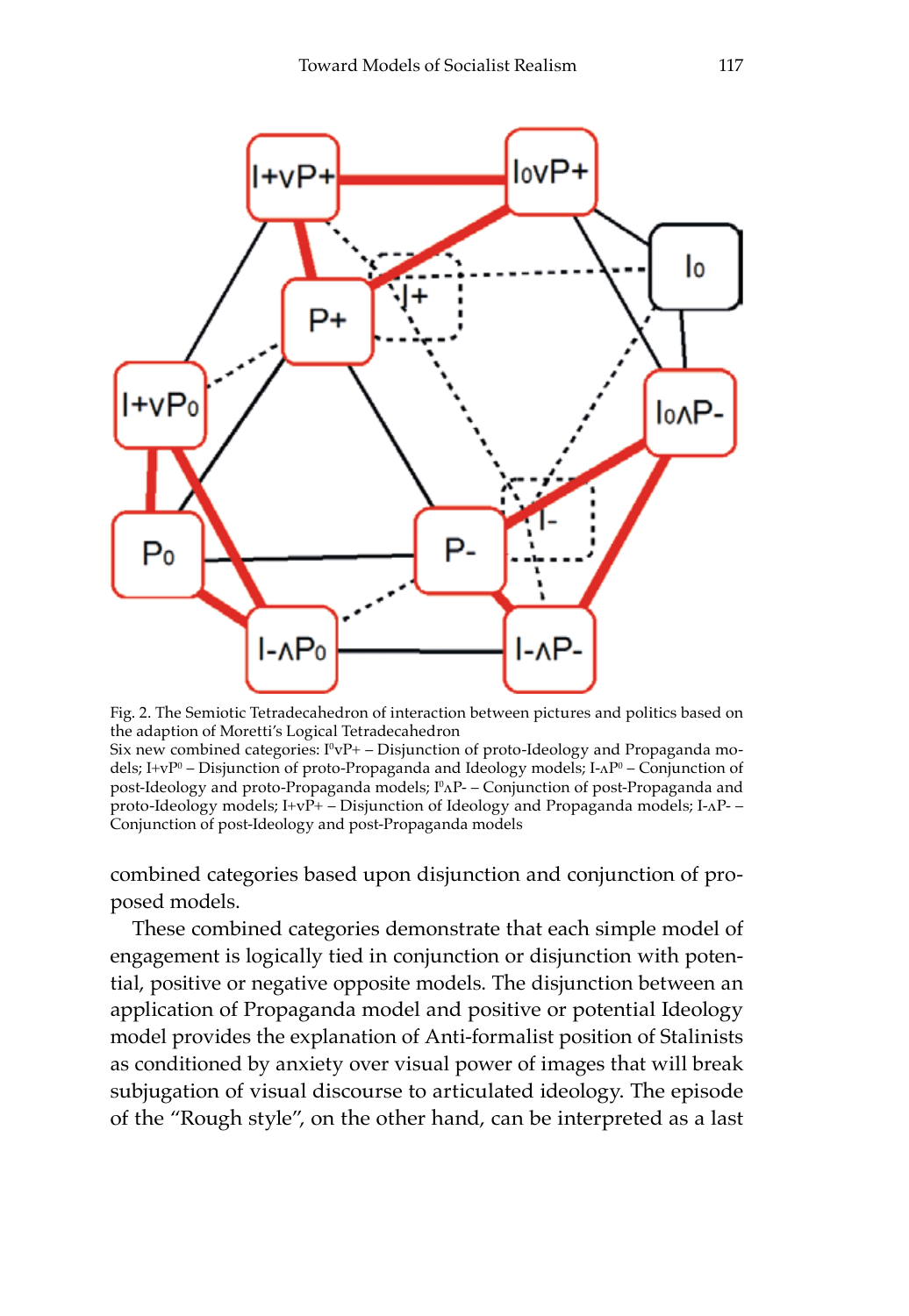

Fig. 3. Change of models of Socialist Realism

stand of the Propaganda model against possible rise of new, potential visual discourse. After the crush of the rising proto-Ideology model the Propaganda model evolved into the post-Propaganda model, which contrary to Propaganda model, coexisted with proto and post-Ideology models. This mode of coexistence with preceded and potential models that was represented by modern and postmodern artistic forms allowed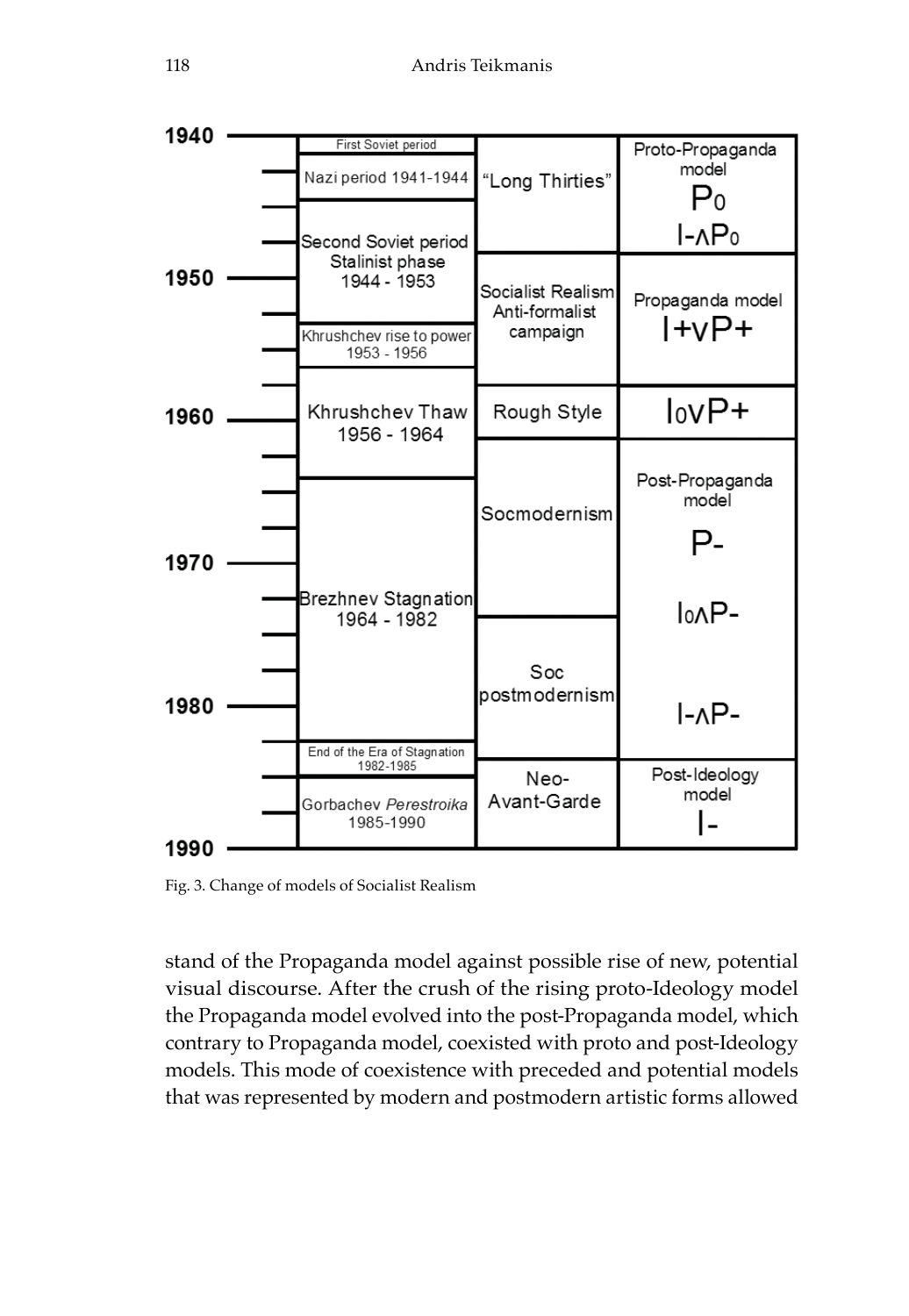an adaptation of new stylistic definitions of Socialist Realism art offered by Eduards Klaviņš: "Socmodernism" and "Socpostmodernism".<sup>45</sup>

The application of models of Socialist Realism that provides the interpretation that certain periods of Soviet art might be described as conditioned by evolving interconnected models of engagement also allowed a new periodization of Soviet Latvian art according to the interrelated change of these models. The First Soviet period (1940–1941), the Nazi period (1941–1944) and beginning of the Second Soviet period (1944–1956) were examples of the coexistence of the proto-Propaganda model, which was resulted from endeavors of totalitarian powers to control art and artists, who still followed the post-Ideology model left behind by the "Long Thirties", namely, because of the inertia of artistic form. Full implementation of the Propaganda model resulted in a campaign against use of formal artistic components. Aspirations of liberalization during the Khrushchev Thaw conditioned the emancipation of artistic language. The episode of Soviet Art known as the "Rough Style" was a phase of transition from the Propaganda model into the post-Propaganda model. However, this phase was marked by the last disjunction between the Propaganda model and the rising proto-Ideology model. Inversely, the post-Propaganda model, which replaced the Propaganda model, coexisted with potential but the unimplemented proto-Ideology model and the accumulative presence of the post-Ideology model. Permutations of the Soviet Union during last years of stagnation and Gorbachev's Perestroika provided artists with opportunities to adopt globalised language of Neo-Avant-garde art that finally ensured the dominant position of the post-Ideology model.

#### Conclusion

Proposed models of Socialist Realism are based on the assumption that affairs between pictures and politics could be translated into relations of visual and verbal discourses. It allows an interpretation that interaction between textual and visual modes of communication had been interpreted and categorized as a set of models based on positive, negative or potential visual or textual dominance, and their combined categories.

<sup>45</sup> Eduards Kļaviņš, "Socreālisma mutācijas: socmodernisms un socpostmodernisms Latvijā", *Padomjzemes mitoloģija* (Riga: Latvijas Nacionālais mākslas muzejs, 2009), 102–113.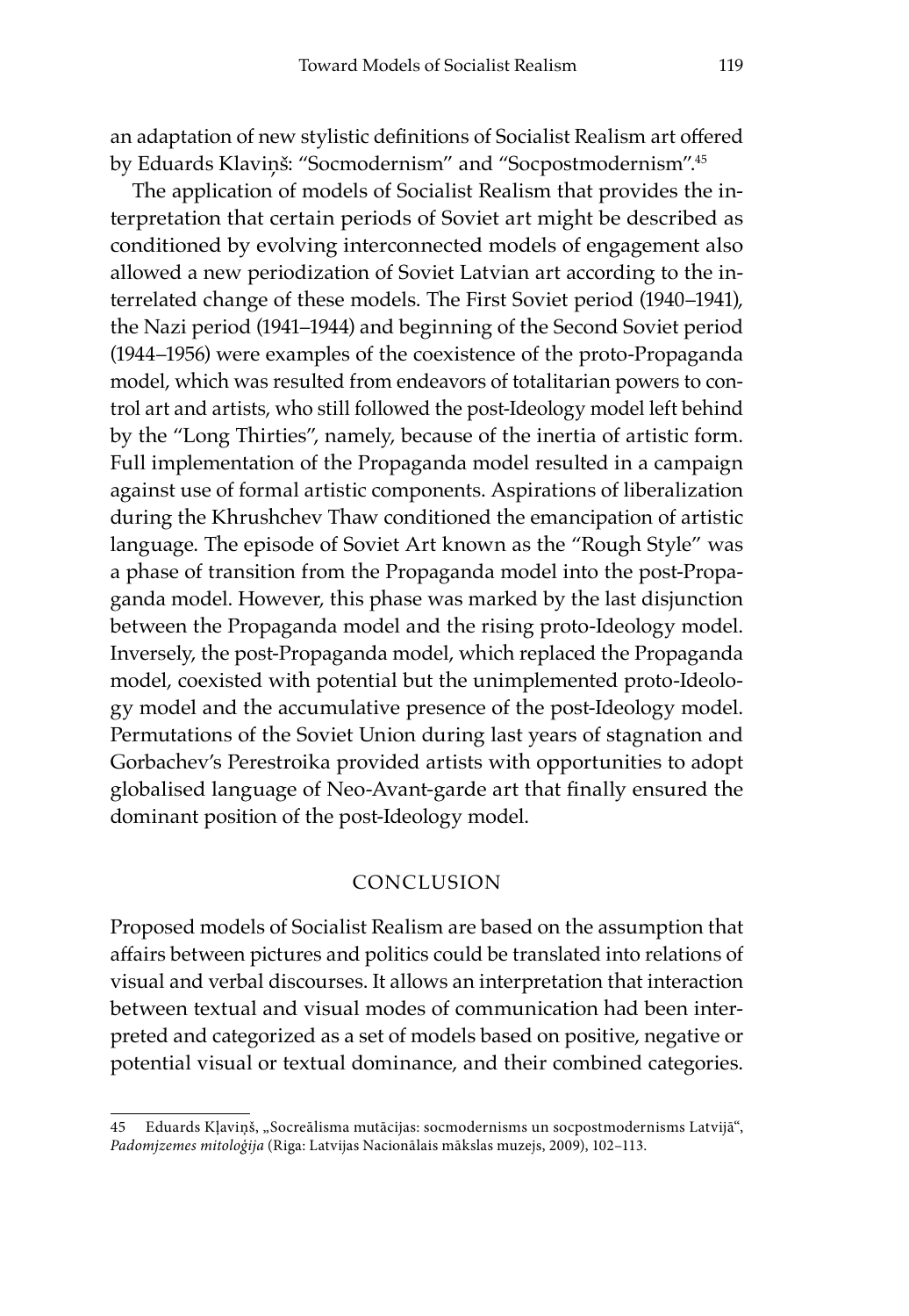The application of these models of Socialist Realism does not offer radically new interpretation of the Socialist Realism or periods of the Soviet Art. Rather, it makes available new tools and new framework of interpretation of the Socialist Realism and periods of the Soviet Art. Proposed approach contributes toward establishing a framework of interpretation and the declaration of models of the Socialist Realism.

At the same time, the categorization of Soviet art periods demonstrates that models of engagement were dynamically evolving from potential into active and passive stages while being connected with their potential rivalry models. Therefore, the proposed approach would be seen not only as having explanatory power of past but also as having potential of prediction of future relations between art and politics. The model of political engagement after the collapse of the Soviet Union and its satellites can be described as a conjunction of post-Ideology model and proto-Propaganda model. The same conjunction of both models existed in Western art for decades of postwar period. However, the rise of new media art in the middle of 1990s could be identified as the new proto-Ideology model marking the beginning of a new technological Avant-garde of 21<sup>st</sup> century that still has not depleted its potential power. Advancement of information technologies will transform our modes of perception and establish a radically new Ideology model that will employ new visual discourses. They will emerge from modern visual technologies: 3D-cinema, 3D-television and 3D-graphical interface, virtual and augmented reality. In the same time, proto-Propaganda model is still hiding in the shadows of political activism of contemporary artists. The most obvious example of recent emergence of this model was the phenomena of so called "Obama Art". Although proto-Propaganda model may seem as a peripheral manifestation in the contemporary art, the destructive power of the new Ideology model will clear the path for a next Propaganda model. It will also entail the appearance of next versions of politically motivated theories that will justify political engagement of art.